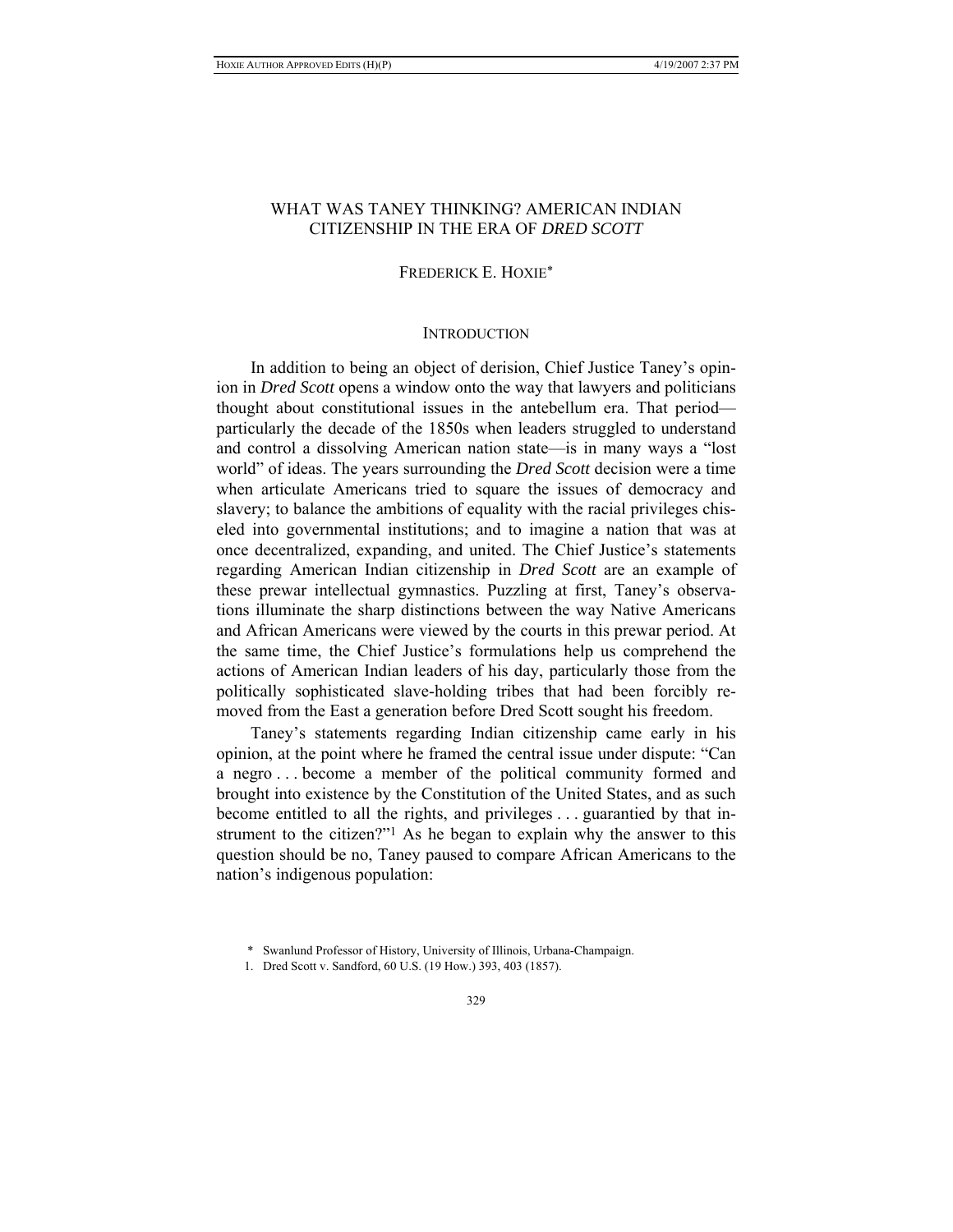The situation of this population was altogether unlike that of the Indian race. The latter, it is true, formed no part of the colonial communities . . . But . . . they were yet a free and independent people . . . governed by their own laws. . . . These Indian Governments were regarded and treated as foreign Governments . . . and their freedom has constantly been acknowledged, from the time of the first emigration to the English colonies to the present day  $\ldots$ .<sup>2</sup>

By contrast, Taney argued, African Americans were "a subordinate and inferior class of beings, who had been subjugated by the dominant race . . . and had no rights or privileges but such as those who held the power and the Government might choose to grant them."3

The Chief Justice added that because of their earlier status as "free and independent people," American Indians could become citizens. They were eligible for citizenship status even though "the course of events has brought the Indian tribes within the limits of the United States under subjection to the white race . . . ."4 He wrote:

[T]hey may, without doubt, like the subjects of any other foreign Government, be naturalized by the authority of Congress, and become citizens of a State, and of the United States; and if an individual should leave his nation or tribe, and take up his abode among the white population, he would be entitled to all the rights and privileges which would belong to an emigrant from any other foreign people.<sup>5</sup>

In the antebellum legal world, it was not clear what the "rights and privileges" of state citizens would be, since there was no federal civil rights legislation on the books and no constitutional guidance regarding racial equality or equal protection. Nevertheless, the Chief Justice believed Indians could be naturalized and could join the "political community" of the United States.

It is not hard to pick apart Taney's argument. His assertion that Indian citizenship could be justified on the basis of the natives' distinctive identity as "free and independent" people was an obvious overstatement. He noted, for example, that the courts had considered African Americans "a subordinate and inferior class of beings," but ignored his predecessor John Marshall's statement in *Johnson v. McIntosh* that Indians could *not* be assimilated because they were savages.6 In most historical instances of conquest, the Chief Justice had written in 1823, "conquered inhabitants" were typically "blended with the conquerors, or safely governed as a dis-

 <sup>2.</sup> *Id.* at 403–04.

 <sup>3.</sup> *Id.* at 404–05.

 <sup>4.</sup> *Id.* at 404.

 <sup>5.</sup> *Id.*

 <sup>6.</sup> Johnson & Graham's Lessee v. McIntosh, 21 U.S. (8 Wheat.) 543, 589–90 (1823).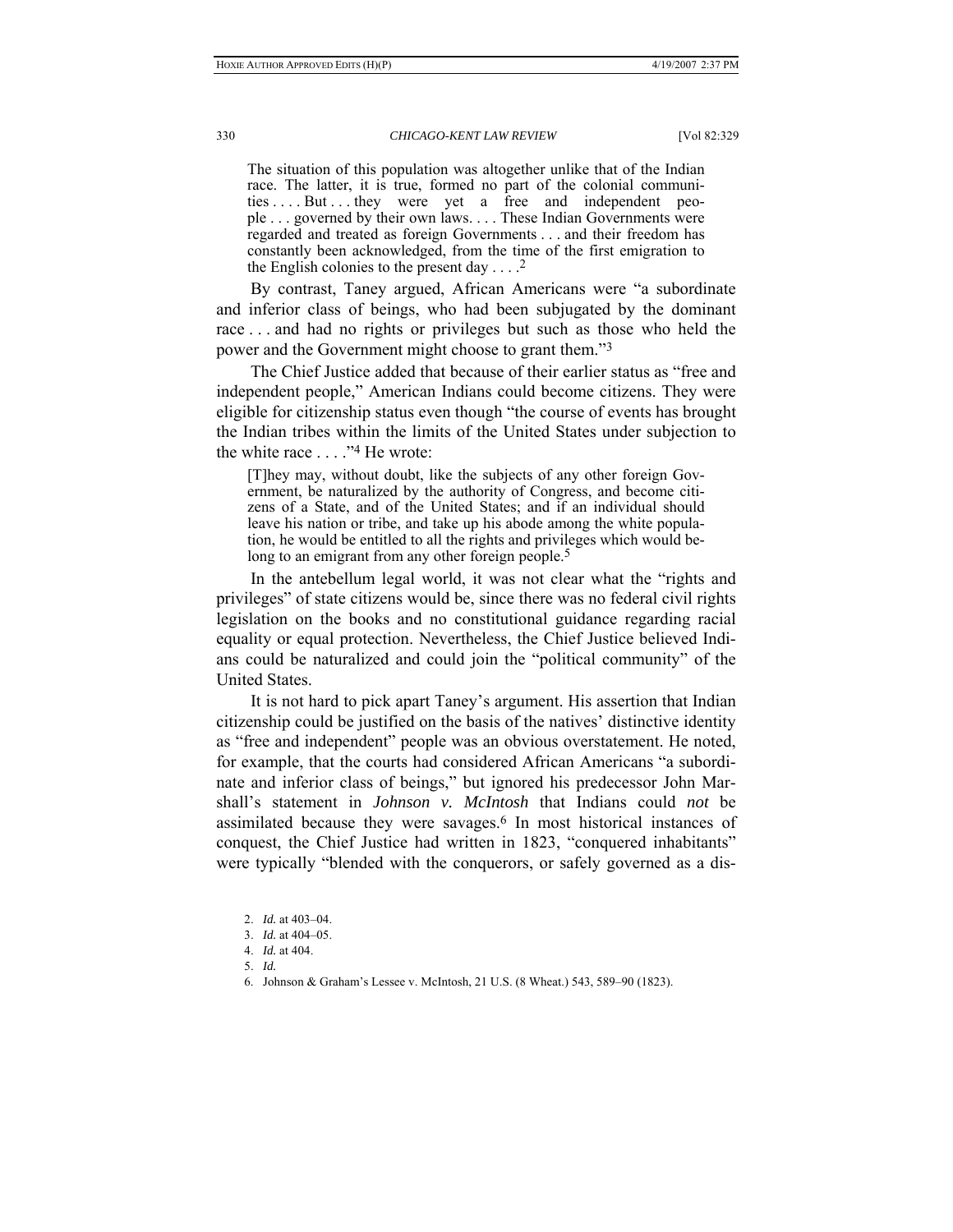tinct people . . . ." This tradition could not be ignored by the conqueror "without injury to his fame, and hazard to his power." But Marshall claimed the United States was an exception to this general rule because of the Indians' savage nature. He wrote,

[T]he tribes of Indians inhabiting this country were fierce savages, whose occupation was war, and whose subsistence was drawn chiefly from the forest. To leave them in possession of their country, was to leave the country a wilderness; to govern them as a distinct people, was impossible . . . .<sup>7</sup>

Taney appeared to have forgotten this passage.

Taney also argued that state citizenship did not create national citizenship (thereby eliminating this as an argument in favor of Dred Scott's freedom), but ignored the fact that there had never been a discussion of Indian citizenship among federal lawmakers. There was no evidence in 1857 that anyone but the Chief Justice had entertained the idea that Indians could be naturalized as citizens of the United States.

While Taney argued that the "words used in that memorable instrument,"<sup>8</sup> the Declaration of Independence, were not meant to include blacks (but did include Indians), he failed to cite that document's explicit description of Indians as "merciless Indian savages, whose known rule of warfare is an undistinguished destruction of all ages, sexes and conditions."9 The Chief Justice also cited discriminatory state legislation limiting the rights of blacks but ignored the laws that discriminated against Indians.10 Most remarkable, Taney noted that even though the first federal naturalization law limited citizens to "free white persons" and that "[n]o one supposed . . . that any Indian . . . was capable of enjoying[] the privileges of an American citizen," that still, in his words, "the word white was not used with any particular reference to them."11

Finally, it must be noted that Taney's statements in *Dred Scott* directly contradict his holding in *United States v. Rogers*, decided in 1846, that Indian tribes were not independent governments with the power to welcome new members or operate outside the jurisdiction of the United States.12 *Rogers* arose from the attempted federal criminal prosecution of a white man who had married into the Cherokee tribe in Indian Territory.

 <sup>7.</sup> *Id.* at 590.

 <sup>8.</sup> *Dred Scott*, 60 U.S. (19 How.) at 407.

 <sup>9.</sup> THE DECLARATION OF INDEPENDENCE para. 29 (U.S. 1776).

 <sup>10.</sup> *See Dred Scott*, 60 U.S. (19 How.) at 412–15, 420. Taney's oversight was most obvious when he quoted—without comment—anti-miscegenation laws that lumped together Native Americans and African Americans. *Id.* at 413.

 <sup>11.</sup> *Id.* at 419–20.

<sup>12.</sup> 45 U.S. (4 How.) 567, 572 (1846).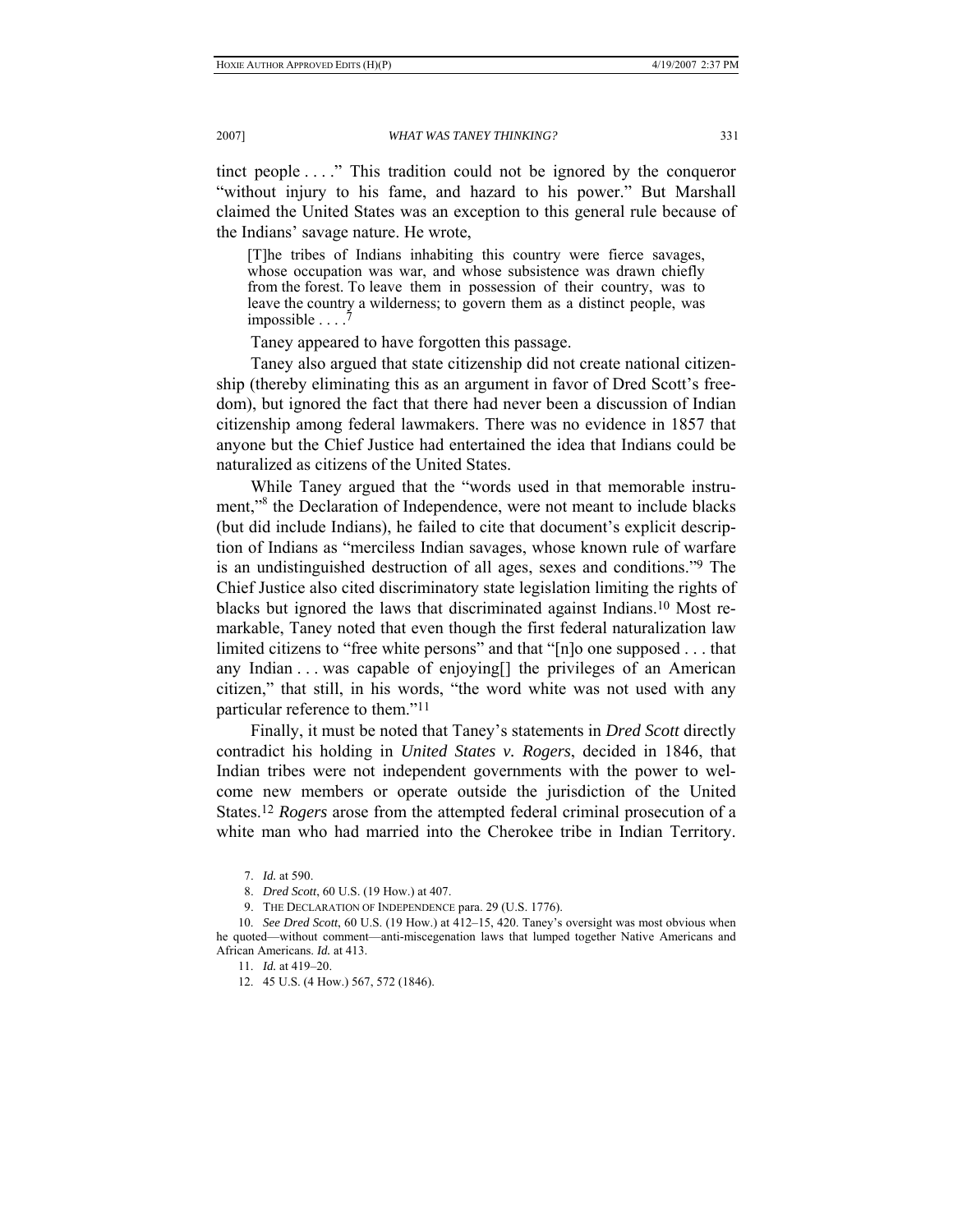William S. Rogers was accused of murder but he claimed U.S. courts had no jurisdiction over citizens of the Cherokee nation. In his decision upholding the prosecution of Rogers (delivered several months after Rogers had died attempting to escape from incarceration in Arkansas) Chief Justice Taney had declared that "native tribes . . . have never been acknowledged or treated as independent nations by the European governments, nor regarded as the owners of the territories they respectively occupied."13 He added that the United States had consistently followed this approach:

[F]rom the very moment the general government came into existence to this time, it has exercised its power over this unfortunate race in the spirit of humanity and justice, and has endeavored by every means in its power to enlighten their minds and increase their comforts, and to save them if possible from the consequences of their own vices.<sup>14</sup>

So what was Taney thinking in 1857? Why did he take such pains to distinguish between Indians and blacks? And why was it so important to him to preserve the idea that Native Americans could be naturalized citizens even as he took note of the existence of a national racial hierarchy and accepted the concept of white privilege?

# I. THOMAS JEFFERSON, GODFATHER OF REMOVAL

The first answer is ideological. American political leaders had long avoided classifying Indians purely in racial terms. This habit grew out of political and strategic necessity—from the beginning of European settlement, tribal nations wielded diplomatic and military power that demanded official recognition.15 The Indians' power was the reason settlers established the tradition of making treaties with native groups. Beginning in the seventeenth century, French, Spanish, and English settlers in every section of North America had tried to forge legal agreements between their communities and the indigenous peoples they sought to displace.16 Treaties were practical instruments for minimizing conflict and, when they included land sales, tools for acquiring new territory peacefully.

 <sup>13.</sup> *Id.*

<sup>14.</sup> *Id.* This passage is also discussed in DAVID E. WILKINS, AMERICAN INDIAN SOVEREIGNTY AND THE U.S. SUPREME COURT: THE MASKING OF JUSTICE 45 (1997).

 <sup>15.</sup> *See* ROBERT A. WILLIAMS, JR., LINKING ARMS TOGETHER: AMERICAN INDIAN TREATY VISIONS OF LAW AND PEACE, 1600–1800, at 5, *passim* (1997).

 <sup>16.</sup> *See* R. DAVID EDMUNDS, FREDERICK E. HOXIE & NEAL SALISBURY, THE PEOPLE: A HISTORY OF NATIVE AMERICA 81–107 (2007) (detailing series of wartime treaties signed between Native Americans and European forces); DOROTHY V. JONES, LICENSE FOR EMPIRE: COLONIALISM BY TREATY IN EARLY AMERICA 1–20 (1982) (focusing on disparate expectations with which Europeans and American Indians viewed binding agreements amongst themselves).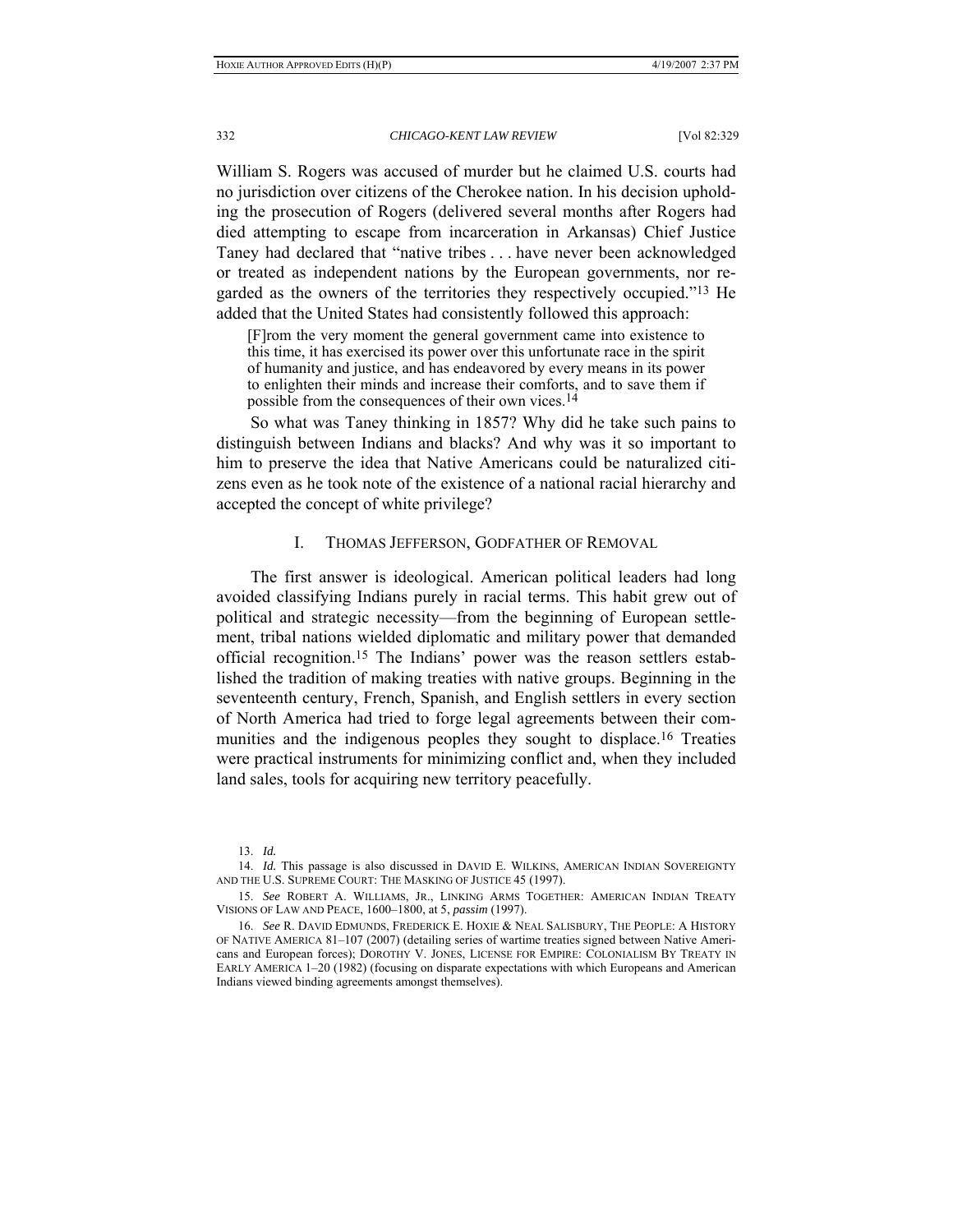While the legal and diplomatic tradition of recognizing the Indians' distinctive political status had a long history, the creation of the United States—a new, settler state, not an outpost of an imperial power—posed new problems. How could citizens of this new country square the universal ideals on which they founded their nation with their obvious desire to dispossess the continent's indigenous peoples? How could free men and women justify the destruction of indigenous societies? Many in the founding generation struggled with this problem, but it was the most imaginative of them—Thomas Jefferson—who created the ideological formulation that reconciled the nation's twin commitments to democracy and dispossession. His scheme shaped early federal Indian policies and ultimately inspired Taney's thinking and rhetoric.

Jefferson's view of American Indians—like his view of many complex subjects—was both subtle and self-serving. He wrote positively about the "genius" of Native Americans in *Notes on the State of Virginia* and predicted education and "civilization" could raise them to equality with Europeans.17 At the same time, Jefferson was fiercely protective of American national interests and willing to take extraordinary measures to defend the nation's borders. As Anthony Wallace has shown in *Jefferson and the Indians*, the third President viewed indigenous people through a tragic lens. Indians were human beings, but they were fatally backward.18 They were eligible for membership in the Republic, but only if they abandoned their traditional cultures and lifeways. If they refused to renounce their past, they would inevitably come into conflict with violent frontiersmen or be swindled by unscrupulous traders and clever land speculators. The destruction that followed would doom them to extinction. Indians were therefore the inevitable casualties of American expansion. Jefferson's foremost goal, Wallace concludes, was "to ensure the survival of the United States as a republic governed by Anglo-Saxon yeomen."19

Jefferson reconciled his nationalism and his benevolence by advocating "civilization" for Indians.20 He argued that by supporting Native education and regulating trade with the tribes, the national government would inevitably foster the evolution of Indian social life in the direction of commercial agriculture and western-style social organization. The President's

 <sup>17.</sup> *See* THOMAS JEFFERSON, NOTES ON THE STATE OF VIRGINIA 58–64 (William Peden ed., Univ. of N.C. Press 1954) (1787).

 <sup>18.</sup> *See* ANTHONY F.C. WALLACE, JEFFERSON AND THE INDIANS: THE TRAGIC FATE OF THE FIRST AMERICANS 1–20 (1999).

 <sup>19.</sup> *Id.* at 20.

 <sup>20.</sup> *See* BERNARD W. SHEEHAN, SEEDS OF EXTINCTION: JEFFERSONIAN PHILANTHROPY AND THE AMERICAN INDIAN 119–47 (1973).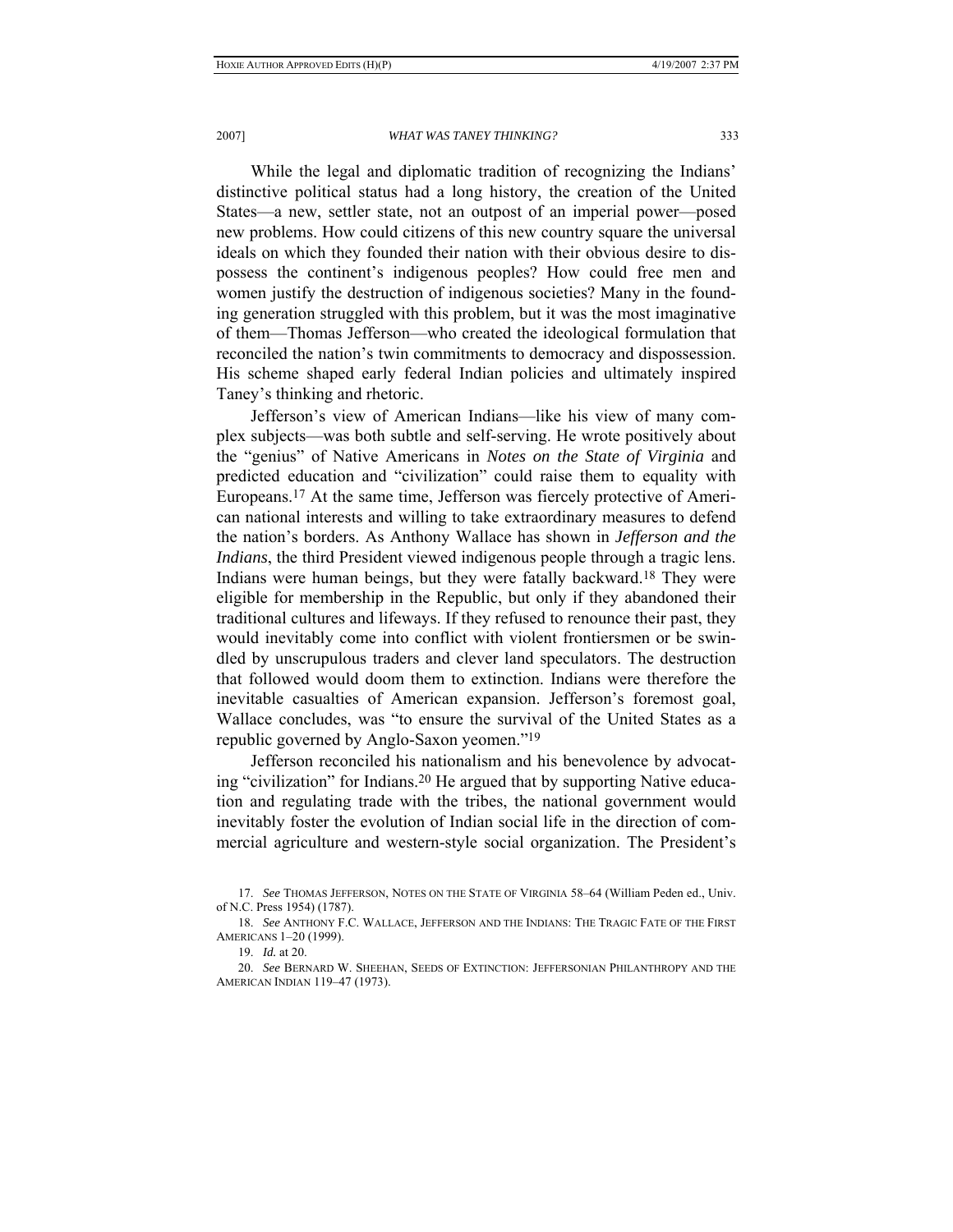theory predicted that tribes who incorporated "civilized" habits—the use of draft animals by male farmers, domestic labor for women, single-family residences on privately-owned tracts of land—would eventually abandon their traditional allegiances and could theoretically become integrated into settler society.21 The fact that his theory was not confirmed in practice underscored both American superiority and, ironically, American humanity. The Indians' "failures" proved they could not adapt to progress.

Jefferson summarized his tragic view of Indian-white relations in a letter to the naturalist Alexander Von Humboldt in December 1813. The now-former President noted with regret that Indians had thus far refused to settle alongside American communities and had decided to ally themselves with the British in the War of 1812. But Jefferson felt little pity for the tribes' current situation. The government's goal, he wrote, had been

[t]o teach them agriculture and the rudiments of the most necessary arts, and to encourage industry by establishing among them separate property. In this way they would have been enabled to subsist and multiply on a moderate scale of landed possession. They would have mixed their blood with ours, and been amalgamated and identified with us within no distant period of time. On the commencement of our present war, we pressed on them the observance of peace and neutrality, but the interested and unprincipled policy of England has defeated all our labors for the salvation of these unfortunate people. They have seduced the greater part of the tribes within our neighborhood, to take up the hatchet against us, and the cruel massacres they have committed on the women . . . .22

In a single paragraph Jefferson endorsed both the intermarriage of Indians and whites and the idea that Indians were savages who could be "seduced" by foreigners to commit "cruel massacres" on innocent people. This leap required the former President to ignore not only the Indians' long agricultural traditions and their willingness to negotiate new borders with the U.S., but also the tribes' strategic interest in an alliance with Great Britain. This blinkered perspective rested on his faith in a cultural hierarchy that set the American nation above indigenous peoples.

Jefferson's conception also contained a hard-nosed corollary: when conditions reached the kind of conflict he described during the War of 1812 and tribes rejected the idea of changing their ways or allying themselves with "civilized" Americans, the most humane response was for the national government to force them to leave the United States. Dispossession would provide recalcitrant or slowly-adapting tribes with safe havens in the West

 <sup>21.</sup> *Id.* at 125, 141–42.

 <sup>22.</sup> Letter from Thomas Jefferson to Alexander Von Humboldt (Dec. 6, 1813), *in* THOMAS JEFFERSON: WRITINGS 1311, 1312 (Merrill D. Peterson ed., 1984).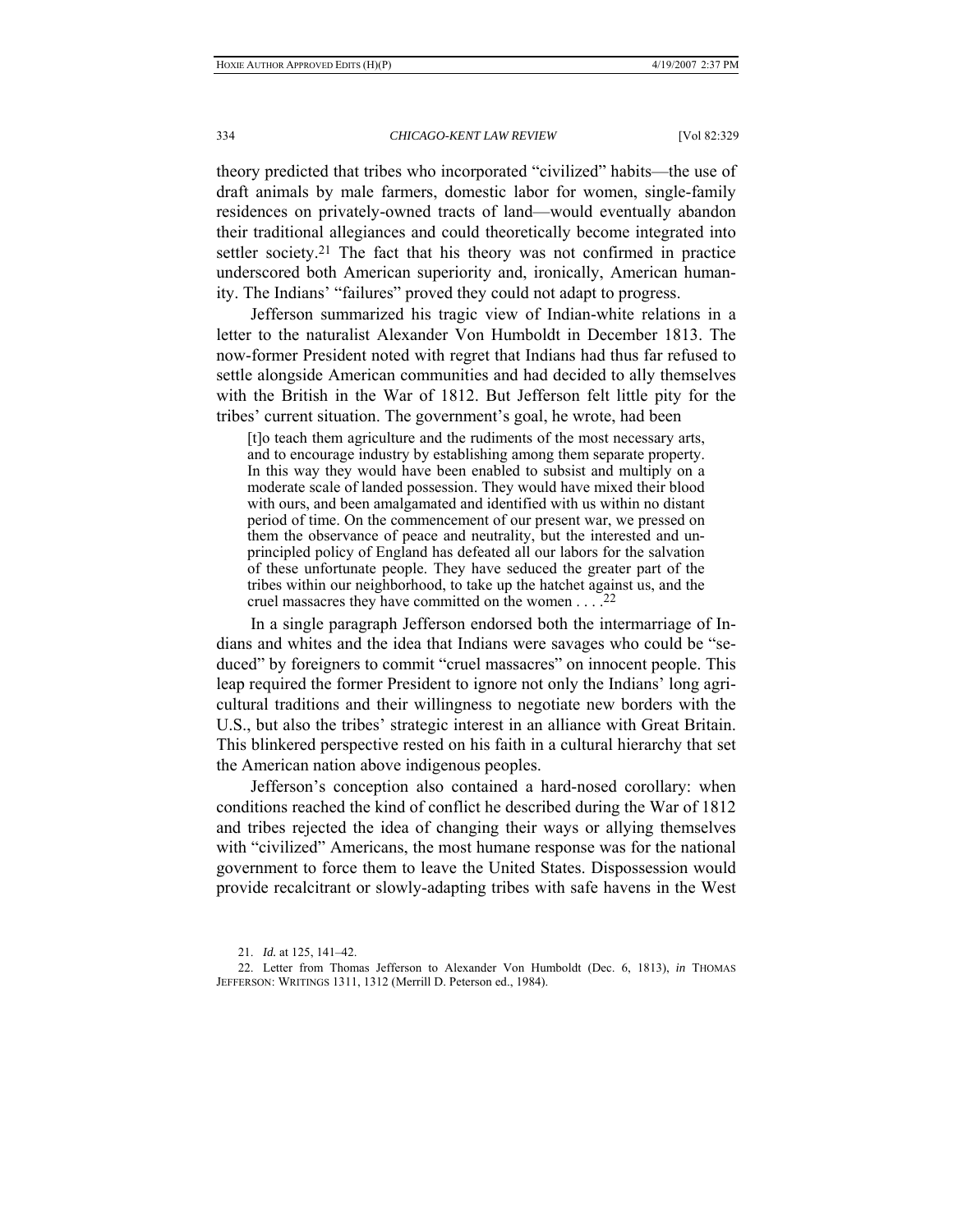and give them the time to develop their "civilized" skills and keep open the possibility that they might yet "amalgamate" with the American majority.

While the acquisition of the seemingly-limitless lands of Louisiana Territory encouraged Jefferson's enthusiasm for this formulation, the most prominent example of his administration's endorsement of removal came in 1802, the year prior to that event. Georgia, like many other former colonies, had originally been granted a charter that set its western boundary at the Mississippi. But unlike Virginia and other states to its north, Georgia had not resolved the question of its western claims by the time Jefferson took office. The standoff jeopardized national efforts to open new western lands for settlement, but in Georgia it was politically unpopular for leaders to surrender their paper claim to the West. Jefferson proposed a compromise: state officials would give up their territorial claims in exchange for a federal pledge to extinguish the Indian title to lands within the state's modern borders. This unprecedented "Georgia Compact" had no immediate impact—state officials were content to allow the Indians to remain at present in their relatively isolated villages—but it translated Jefferson's corollary into the hard words of a federal statute.23 Historian Tim Alan Garrison was correct when he wrote recently that the Georgia Compact marked "[t]he real seed of the movement that resulted in the wholesale removal of the Southeastern tribes . . . ."24

# II. TANEY'S POLITICAL ALLIES: CITIZENSHIP AS AN INSTRUMENT OF REMOVAL

But Taney was not simply echoing Thomas Jefferson. Jefferson provided the broad framework; his crocodile tears shed over the decline of Indian tribes inspired other politicians to pose as the Indians' friends who sought to incorporate Native people into their states *as individuals*, or, failing that, to force them move west. The removal era of the 1820s and 1830s produced a sharper and more effective version of Jefferson's disingenuousness. Confronted by tribes determined to maintain their status as independent political entities within the boundaries of American states, settler politicians proposed extending state citizenship to Indians as a way to dissolve their allegiance to their tribes while eliminating the federal govern-

 <sup>23.</sup> For a concise narration of events leading to the Georgia Compact and its aftermath, see THEDA PERDUE & MICHAEL D. GREEN, THE CHEROKEE REMOVAL: A BRIEF HISTORY WITH DOCUMENTS 14– 18 (1995).

 <sup>24.</sup> TIM ALAN GARRISON, THE LEGAL IDEOLOGY OF REMOVAL: THE SOUTHERN JUDICIARY AND THE SOVEREIGNTY OF NATIVE AMERICAN NATIONS 20 (2002).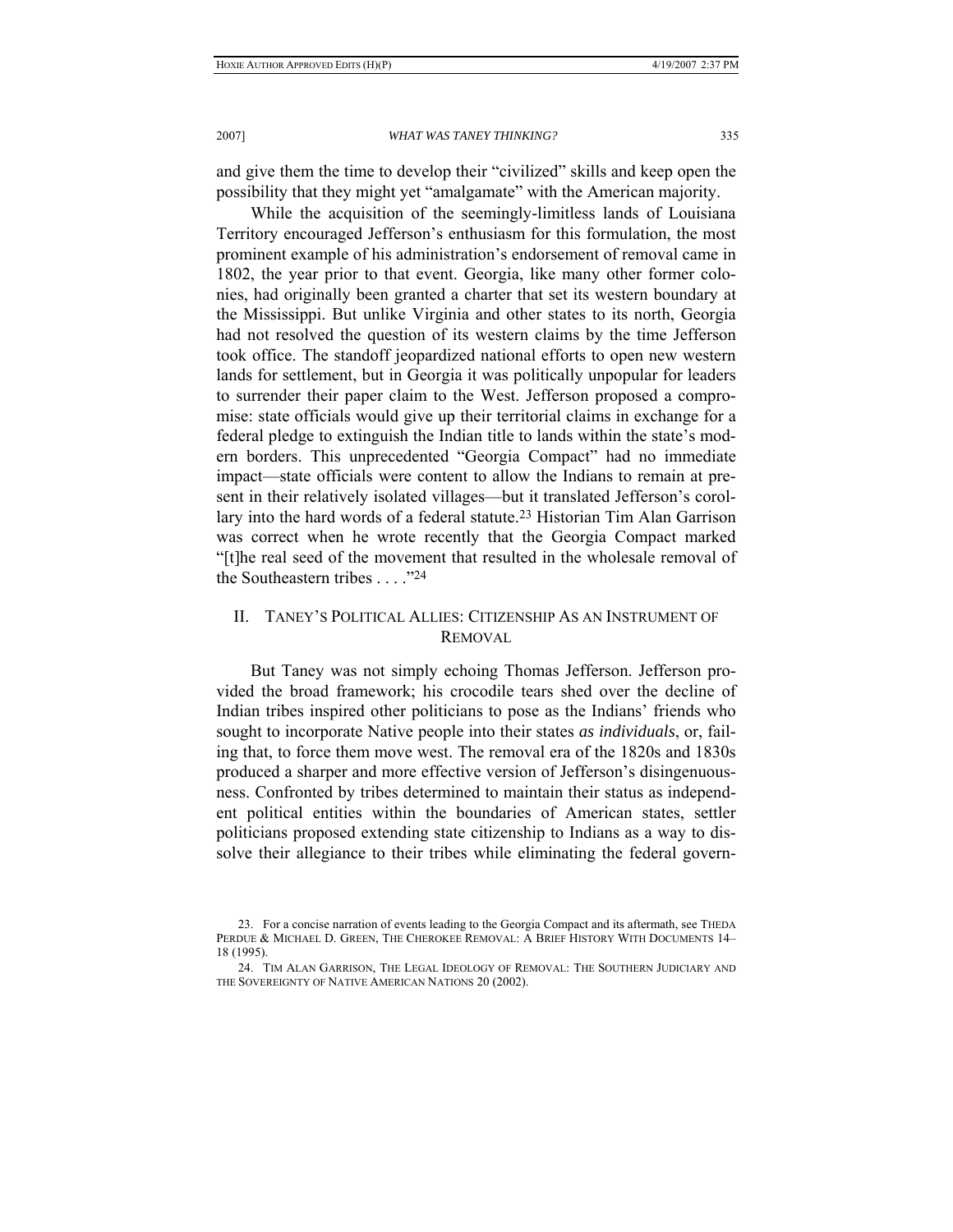ment's need to enforce its obligations under ratified treaties.<sup>25</sup> Coinciding with the Chief Justice's arrival on the national scene, the removal era shaped his specific understanding of Indian eligibility for state citizenship. His endorsement of citizenship for Indians was not the product of a commitment to racial justice; it was a sign of his allegiance and indebtedness to the ambitious politicians who in the 1820s and 1830s made Indian removal—the American version of what is today called "ethnic cleansing" a national issue.

The greatest proponent of removal, of course, was Andrew Jackson, the western general and politician who began speaking publicly about the impracticality of Indian treaties in the immediate aftermath of the War of 1812. Jackson rode to power on his support for American expansion and settler nationalism.26 Jackson had long urged the leaders of southeastern tribes to move west before their lands were overrun by whites, but he experienced mixed results until 1819.27 In that year, President James Monroe appointed the Tennessean to serve as a treaty commissioner to negotiate with the Mississippi Choctaws for the sale of all their eastern lands and their relocation to Arkansas Territory.28 Acting on the President's orders, Jackson wrote directly to the tribe's agent, John McKee, telling him that this would be the Choctaws' single opportunity to make a deal: "Now is the time, and the only time, the Government will have it in its power to make [the Choctaws] happy, by holding the land west of the Mississippi for them," he declared. "[A]nd this can only be done by their consent to an exchange, in whole or in part."29

Meeting four months later, the tribe's leaders rejected Jackson's invitation.30 The Choctaws had long used the woods of modern Arkansas as a hunting ground, crossing regularly at Nogales, and drew on the territory's inventory of deerskins to supply their needs. But as familiar as they were with these western territories, tribal leaders had no interest in leaving Mississippi. "We wish to remain here," Pushamataha, a chief who had served

 <sup>25.</sup> For a discussion of southern states' definitions of Indian citizenship, see *id.* at 152, 158, 165, 167–68.

 <sup>26.</sup> *See* ROBERT V. REMINI, ANDREW JACKSON & HIS INDIAN WARS 33–34 (2001).

 <sup>27.</sup> *See generally id.* at 108–79 (recounting Jackson's attempts to convince tribe leaders to move west).

 <sup>28.</sup> Letter from Andrew Jackson to John McKee (Apr. 22, 1819), *in* 2 AMERICAN STATE PAPERS: INDIAN AFFAIRS 229, 229 (1834) [hereinafter INDIAN AFFAIRS].

 <sup>29.</sup> *Id.* The Choctaw had made one minor land sale to the U.S. in 1816. *See* Treaty of Cession, U.S.-Choctaw Nation of Indians, Oct. 24, 1816, 7 Stat. 152.

<sup>30.</sup> Letter from General Council of the Choctaw Tribe to President Monroe (Aug. 12, 1819), *in* 2 INDIAN AFFAIRS, *supra* note 28, at 230, 230.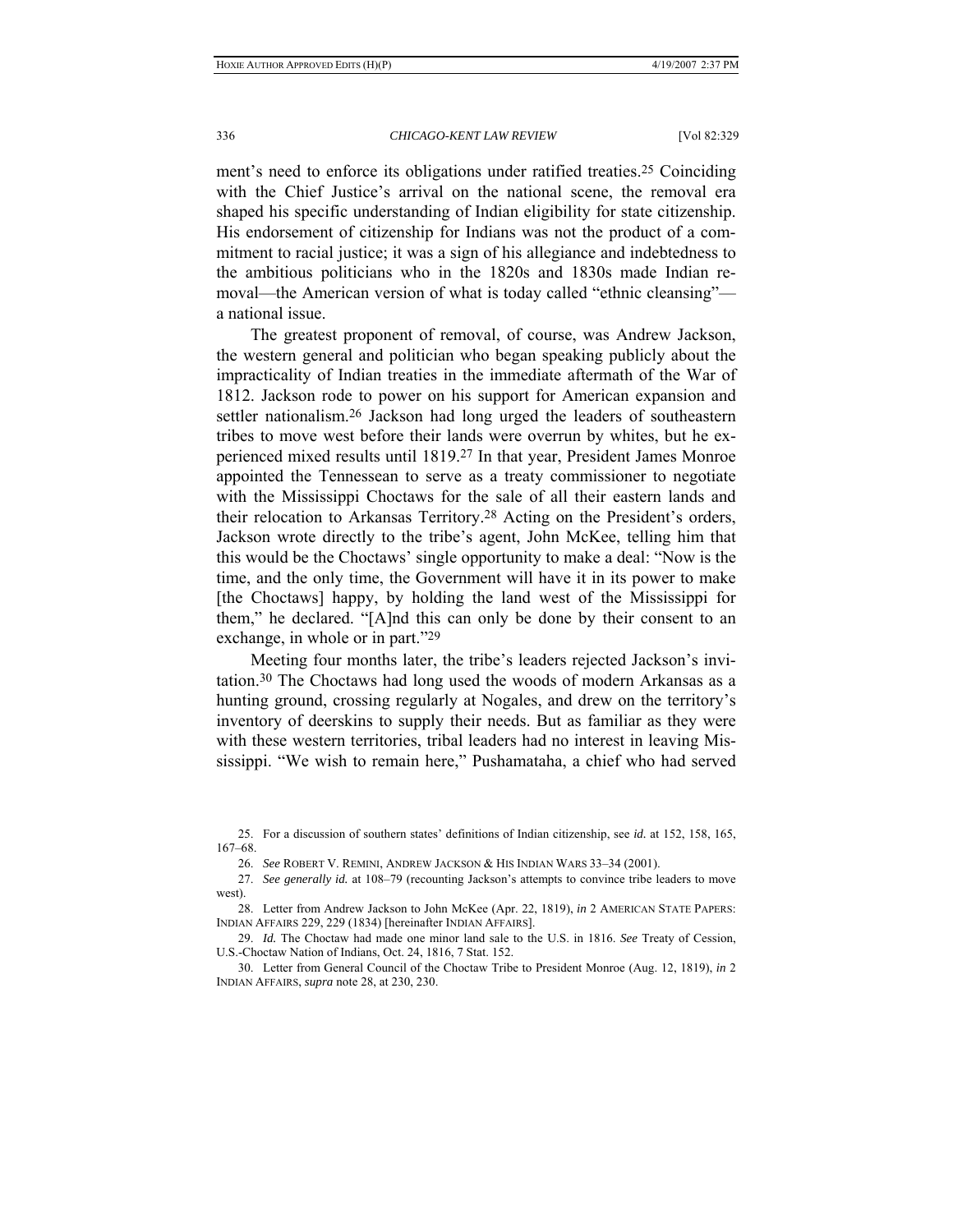under Jackson at New Orleans, told the agent. As for selling land in Mississippi he could speak for everyone: "we have none to spare."31

President Monroe and Secretary of War Calhoun insisted that the tribe meet with Jackson despite its opposition both to migration and to land sales.32 And Jackson, despite his determination "never to have any thing to do again in Indian treaties," agreed to travel south for a face to face meeting.33 When he gathered the Choctaw leaders together in October 1820, at a spot called Doak's Stand, the general was blunt. Ignoring the tribe's expanding plantations and cattle ranches, he announced, "[Y]ou have more land than is necessary. . . . Without a change in your situation, the Choctaw nation must dwindle to nothing."34 He added, "the President expects no difficulty with his Choctaw children . . . ." Jackson presented the tribe with a choice. Those who wished to travel west "can live in abundance, and acquire riches and independence . . . ." Those who chose to remain would be "protected by our laws. . . . As all parties are accommodated," he concluded, "and the interest and happiness of all consulted, there cannot be any honest opposition made to the friendly proposals of your father the President . . . ."35

According to the general, the Choctaw tribe could move west; Choctaw individuals who wished to live in Mississippi could remain behind. Since "all parties are accommodated," Jackson insisted there could be no reasonable objection to the proposal. If the Choctaws rejected it, their decision would prove that evil influences were at work in the tribe. Echoing Jefferson's language concerning the Indians' "seduction" by the British a few years earlier, Jackson asserted that any opposition to his proposal "must proceed from the false statements of some of the white men and halfbreeds living amongst you."36 Refusing the government's invitation, he warned, would mean that the President "can no longer look upon you as friends and brothers, and as deserving his fatherly protection. . . . If you suffer any injury," he concluded darkly, "none but yourselves will be to blame."37

 <sup>31.</sup> *Id.*

<sup>32.</sup> Letter from J.C. Calhoun to Andrew Jackson (May 23, 1820), *in* 2 INDIAN AFFAIRS, *supra* note 28, at 230, 230.

 <sup>33.</sup> Letter from Andrew Jackson to J.C. Calhoun (June 19, 1820), *in* 2 INDIAN AFFAIRS, *supra* note 28, at 230, 231.

 <sup>34.</sup> Address of Andrew Jackson to the Chiefs and Warriors of the Choctaw Nation (Oct. 10, 1820), *in* 2 INDIAN AFFAIRS, *supra* note 28, at 235, 236 [hereinafter Jackson's First Address].

 <sup>35.</sup> *Id.*

 <sup>36.</sup> *Id.*

 <sup>37.</sup> *Id.* at 237.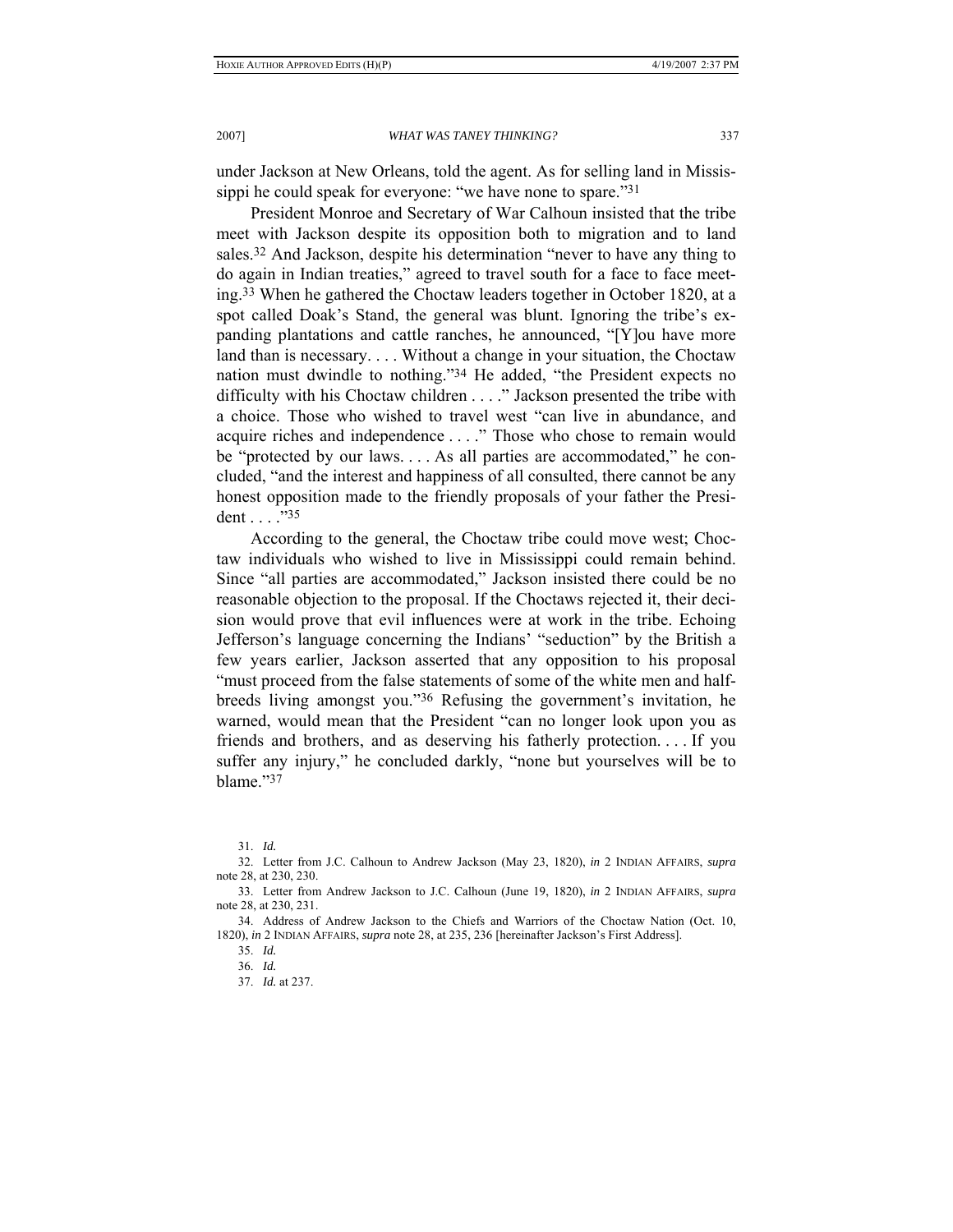After the opening session on October 10, the Choctaw chiefs met in council for a full week, but nothing changed.38 At the end of that week, Jackson had had enough. On October 17, the general delivered a second blistering address to the chiefs, repeating his charge that opposition to a land sale could only come from "the counsel of bad men," and warning them Congress had the "right to manage the affairs of this nation."39 It would do so, he threatened, "if compelled by the obstinacy of your chiefs and the wickedness of your advisers."40 Jackson then delivered his body blow: if the chiefs refused to cooperate, the government would simply recognize whatever Choctaws assembled in the West as the tribal government. This meeting "will be the last time a talk will ever be delivered by your father the President to his Choctaw children on this side of the Mississippi. You are advised to beware. . . . Your father the President will not be trifled with and put at defiance," he told the group. He ended with a warning:

A heavy cloud may burst upon you, and you may be without friends to counsel or protect you. The chain which has hitherto united us may be broken. Listen well, and then determine. Your existence as a nation is in your own hands.

. . . .

 . . . Should you reject [the treaty], it will be source of great regret, as it may be a measure fatal to your nation.41

Jackson would not compromise or retreat. He had no military force at hand and no authorization from Congress to act, but no one doubted his ability to back up his words with force. The Hero of New Orleans had set out Jefferson's formulation as a stark choice: leave as a tribe or remain as individuals.

For the Choctaws, the drama at Doak's Stand came not only from the experience of being browbeaten and bribed by a former military ally. More terrifying even than his threatening posture was Andrew Jackson's eager grasp of pro-settler rhetoric—the propositions that would soon propel him to the White House. Jackson's argument was a tougher version of Jefferson's original formulation: Indians were backward hunters who by definition did not develop their land. Native tribes were therefore anachronistic; they could not exist within the boundaries of American settlements. "Civi-

 <sup>38.</sup> *See* Report on Meeting of Commissioners and Choctaw Council (Oct. 14, 1820), *in* 2 INDIAN AFFAIRS, *supra* note 28, at 238, 238–39; Report on Meeting of Commissioners and Choctaw Council (Oct. 15, 1820), *in* 2 INDIAN AFFAIRS, *supra* note 28, at 239, 239.

 <sup>39.</sup> Address of Andrew Jackson to the Chiefs and Warriors of the Choctaw Nation (Oct. 17, 1820), *in* 2 INDIAN AFFAIRS, *supra* note 28, at 239, 240.

 <sup>40.</sup> *Id.*

 <sup>41.</sup> *Id.*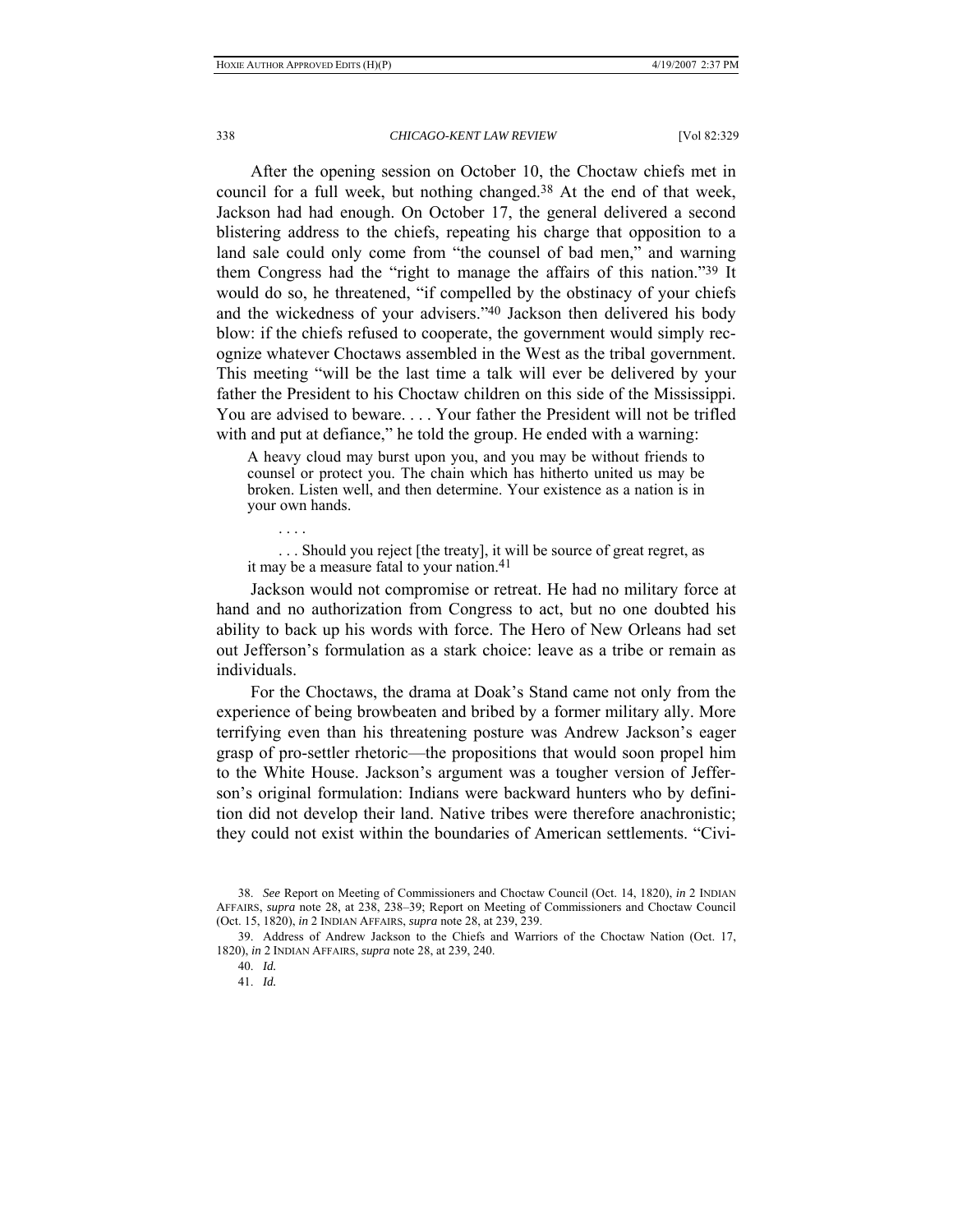lized" Indians who farmed and owned businesses might live as individuals within new frontier states like Mississippi—provided they obeyed local laws—but "civilized tribes" by definition did not—and could not—exist. Eastern tribes like the Choctaws were nothing more than disorganized groups of Indians, he cried, "straggling about in every direction," whose minds were inevitably "poisoned by white men and half-breeds living among them . . . ."42 Federal power might protect tribes in the West, but it could not do so in the East. Jackson underscored this viewpoint in Article Four of the Choctaw treaty, a provision which cautioned that the boundaries established around the remaining tribal territory in Mississippi would remain only "until the period at which said nation shall become so civilized and enlightened as to be made citizens of the United States . . . ."43

Jackson's hardened version of Jefferson's logic would define the removal era. Historians have focused most of their attention on the Cherokees and their heroic struggle to resist Georgia's determination to expel them from the state, but the principal legal and political arguments were laid out by Jackson and his Choctaw adversaries in 1820.44 Writing at the conclusion of his meeting at Doak's Stand the future President predicted based on "the information which has reached us since the treaty was signed"—that "at least two-thirds of the nation here will remove to the country ceded to them" and "[t]he remainder . . . will then be prepared to have the laws of the United States extended over them . . . ." He added, "we shall no longer witness the farce and absurdity of holding treaties with the Indians residing within our territorial limits."45

Citizenship, then, was introduced into discussions of Indian affairs both as a way of fulfilling Thomas Jefferson's original formulation excluding Native tribes from the American state and as an instrument to force tribes to leave the East and settle beyond the boundaries of the states in the West. During the 1820s, as the debate over removal spread across Georgia,

 <sup>42.</sup> These phrases are from Jackson's first speech to the tribe and from his report on the treaty council. Jackson's First Address, *supra* note 34, at 236; Report to the U.S. Secretary of War on the Choctaw Treaty Council (Oct. 21, 1820), *in* 2 INDIAN AFFAIRS, *supra* note 28, at 241, 242 [hereinafter Report to the U.S. Secretary of War]. It is irresistible to note that one of the principal "malcontents" at Doaks Stand was Pooshamataha, the second chief to sign the treaty, and that "mixed bloods" such as Edmund Folsom and James Pichlynn received "donations" and approved the final agreement.

 <sup>43.</sup> A Treaty of Friendship, Limits, and Accomodation, U.S.-Choctaw Nation of Indians, art. 4, Oct. 18, 1820, 7 Stat. 210, 211.

 <sup>44.</sup> *See* GRANT FOREMAN, INDIAN REMOVAL: THE EMIGRATION OF THE FIVE CIVILIZED TRIBES OF INDIANS 19–30 (2d ed. 1953) (discussing the arguments in the context of a later treaty with the Choctaws, the Treaty of Dancing Rabbit Creek).

<sup>45.</sup> Report to the U.S. Secretary of War, *supra* note 42, at 243.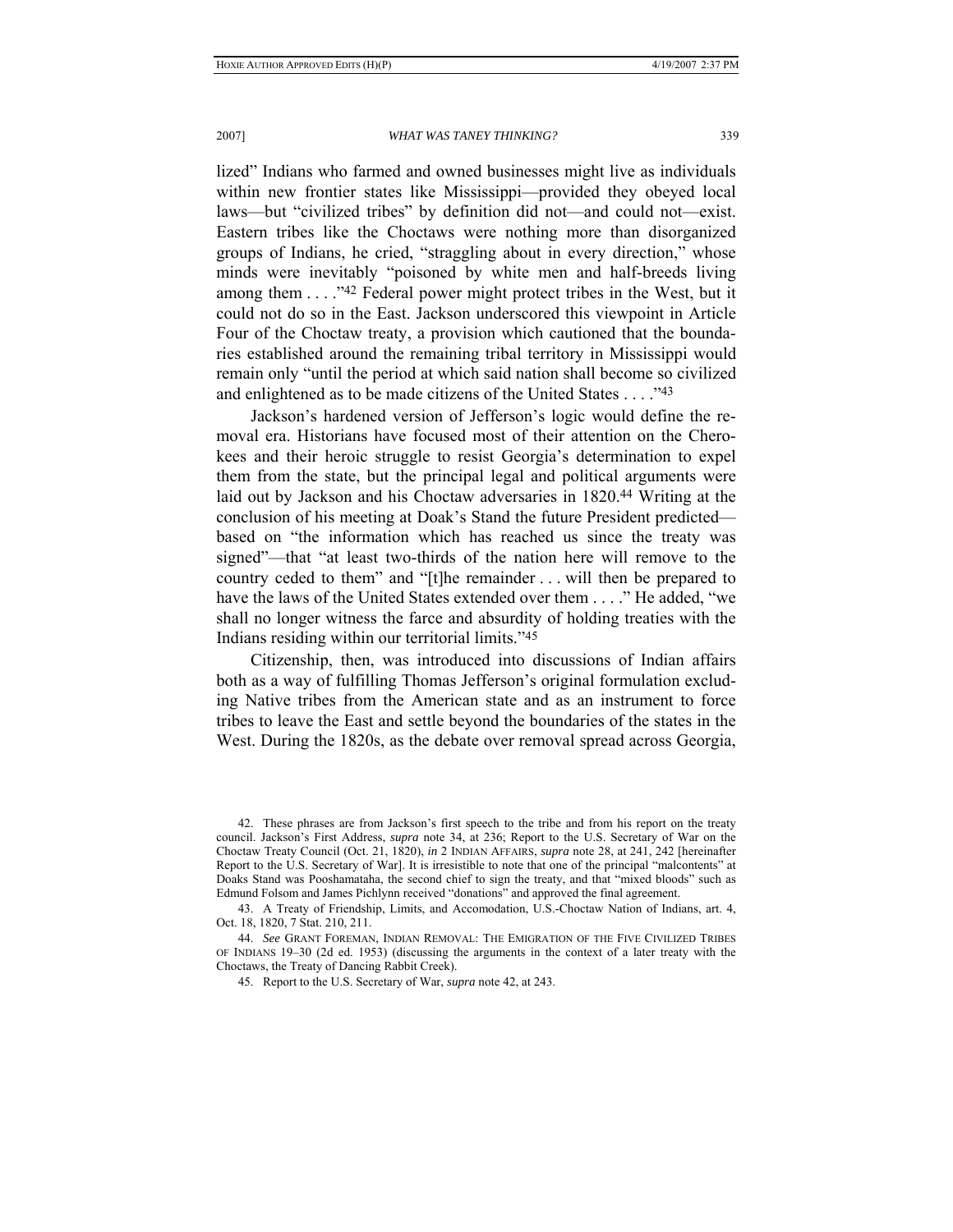Alabama, and Mississippi, local politicians turned repeatedly to state citizenship as a tool for forcing removal.46

The tribes fought back by invoking the government's obligations under the treaties it had signed over the previous quarter century and by proposing an alternative to Jefferson's and Jackson's idea that Indians must exist either as tribes in the West, outside the boundaries of the states, or as individual citizens inside the boundaries of the states. The Cherokees, for example, published a memorial to Congress in the midst of the 1824 presidential contest which outlined a third path for tribes to follow. The "Cherokee nation" submitted a rebuttal to Georgia's politicians which contained the declaration that the tribe "ha[d] turned [its] attention to the pursuits of the civilized man . . . ."47 For the Cherokees, this commitment did not require them to dissolve their tribal government. In fact, the memorial declared that the tribe as a collective was "peacefully endeavoring to enjoy the blessings of civilization and Christianity," and that it expected the federal authorities to support its effort.48 The United States was obligated to extend this protection, the memorial added, both because of its treaty commitments and because the Cherokees—as civilized people—asserted their rights "under that *memorable* declaration 'that all men are created equal' . . . ."49 Here was a "civilized" tribe seeking to remain in the East to pursue "the blessings of civilization."

The Choctaws issued a similar declaration the following year.50 The "one great reason" for the Americans' success, a tribal delegation to Washington wrote, "has been the general diffusion of literature and the arts of civilized life among them."51 Far from opposing "civilization," these leaders embraced it and argued that the principals of American democracy should lead the United States to respect the rights of tribes:

You have institutions to promote and disseminate the knowledge of every branch of science; you have a government, and you have laws, all founded upon those principles of liberty and equality which have ever been dear to us . . . . The theory of your government is[] justice and good

48. *Id.*

 49. *Id.* The surprising outcome of the "civilization" effort—more, rather than less attachment to tribal traditions—is also discussed in GARRISON, *supra* note 24, at 33.

 50. Memorial from Choctaw Representatives to the U.S. Congress (Feb. 18, 1825), *in* THOMAS L. MCKENNEY, 2 MEMOIRS: OFFICIAL AND PERSONAL 120 (New York, Paine & Burgess 1846).

51. *Id.* at 121.

 <sup>46.</sup> *See, e.g.*, FOREMAN, *supra* note 44, at 102–03 (describing mixed results from attempts to remove Choctaws who had become citizens of Mississippi); *id.* at 183–90 (focusing on removal of the Creeks to the West by local authorities in violation of the government's promise to care for Creek families while some served in the army). State jurisdiction is also a central theme in the conclusions of GARRISON, *supra* note 24, at 234–39.

<sup>47.</sup> *Indian Lands in Georgia*, NILES WKLY. REG., May 1, 1824, at 139.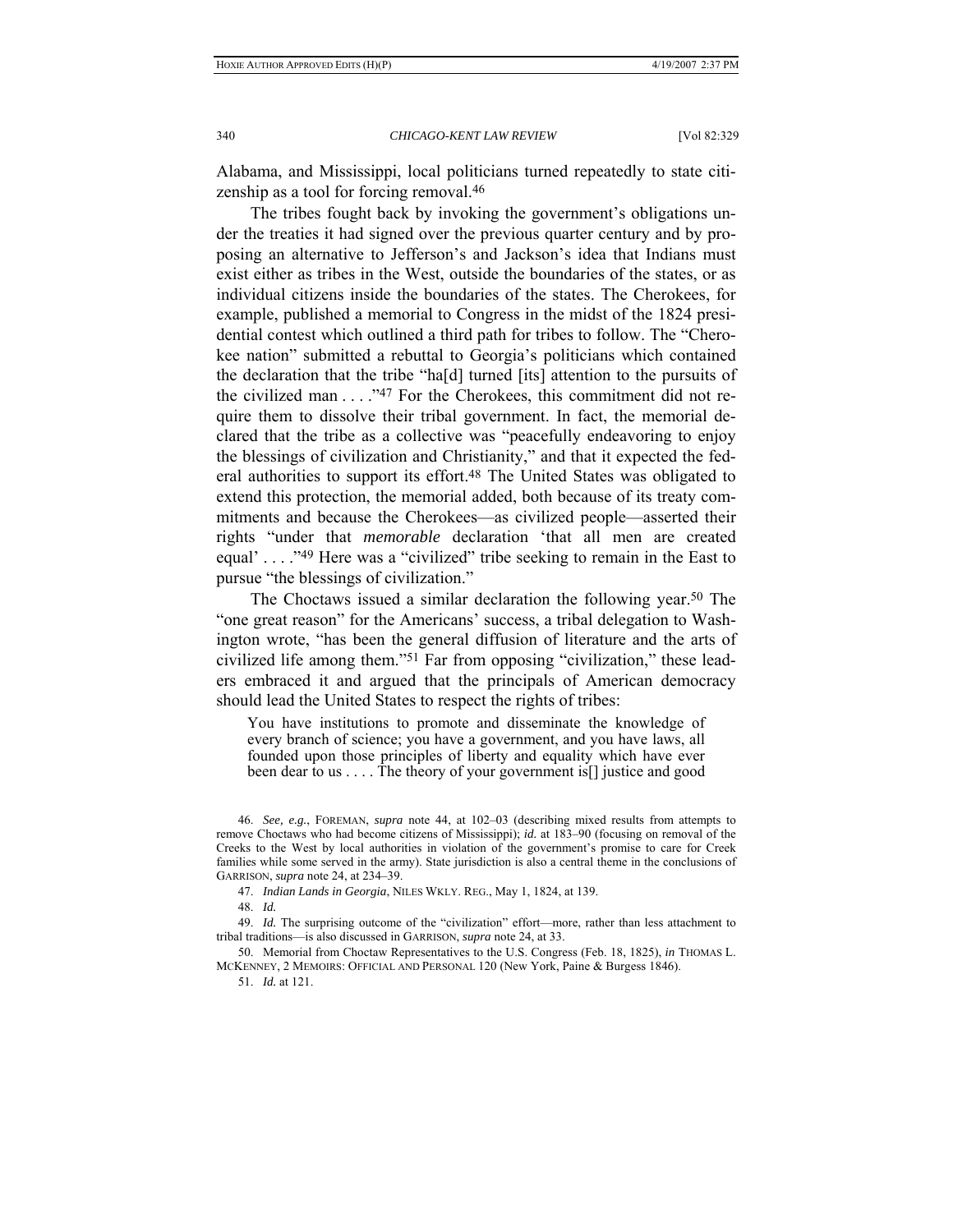faith to all men. You will not submit to injury from one party because it is powerful, nor will you oppress another because it is weak. Impressed with that persuasion, we are confident that our rights will be respected.<sup>52</sup>

American government and law—the visible symbols of the Americans' commitment to liberty and equality—would prevent greedy settlers and politicians from oppressing the weak tribes living within the borders of the eastern states.53 The leaders of one of the largest tribes in the nation were staking their future on the proposition that there was a place for their group to exist within the "civilized" institutions of the United States. They were calling for the creation of a substitute for Jefferson's and Jackson's formulations. They sought a new political culture, both for themselves and for other tribes who reached similar conclusions about the American nation and its future potential.

In the Southeast, Georgia, Alabama, and Mississippi rejected these proposals, insisting instead on the stark choice of state citizenship or removal. And they won. Georgia extended its laws over Cherokee lands in 1828; a decade later the Cherokees were gone—even though their removal treaty declared them to be state citizens.54 Mississippi unilaterally extended its laws over the Choctaws and Chickasaws in January of 1830.55 Within two years removal treaties had been signed with both tribes.56 Alabama extended its laws over the Creeks in 1832; within months removal was underway there.<sup>57</sup> Taney's invocation of state citizenship, then, was consistent with this removal-era formulation. Indians would have no place within the boundaries of the United States except as individuals, and Congress would have no obligation to enforce Indian treaty rights on behalf of people who, in Jackson's phrase, had "the laws of the United States extended over them."58 This failure was acutely evident in Mississippi and Alabama where tribal members were allowed to select individual homesteads on former tribal lands and operate them as family farms. These new state citi-

52. *Id.* 

 54. *See* Treaty of Dec. 29, 1835, U.S.-Cherokee tribe of Indians, art. 12, 7 Stat 478, 483; *see also* PERDUE & GREEN, *supra* note 23, at 17–18.

55. *See* A Treaty of Perpetual Friendship, Cession and Limits, U.S.-Choctaw Nation, pmbl., Sept. 27, 1830, 7 Stat. 333, 333 (acknowledging that the "State of Mississippi ha[d] extended the laws of said State to persons and property within the chartered limits of the same . . . .").

 56. The Choctaw Treaty explicitly declared that Indians who remained in the state would become citizens. *Id.* at art. XIV, 7 Stat. at 335.

57. Treaty of Mar. 24, 1832, U.S.-Creek tribe of Indians, 7 Stat. 366, *reprinted in* NILES WKLY. REG., Apr. 14, 1832, at 116; *see also The Creek Indians*, NILES WKLY. REG., May 16, 1829, at 182.

 58. Report to the U.S. Secretary of War, *supra* note 42, at 243. For a summary of these actions, see MARY ELIZABETH YOUNG, REDSKINS, RUFFLESHIRTS, AND REDNECKS: INDIAN ALLOTMENTS IN ALABAMA AND MISSISSIPPI 1830–1860, at 14–16, 29, 38 (1961).

 <sup>53.</sup> *See id.* at 121–22.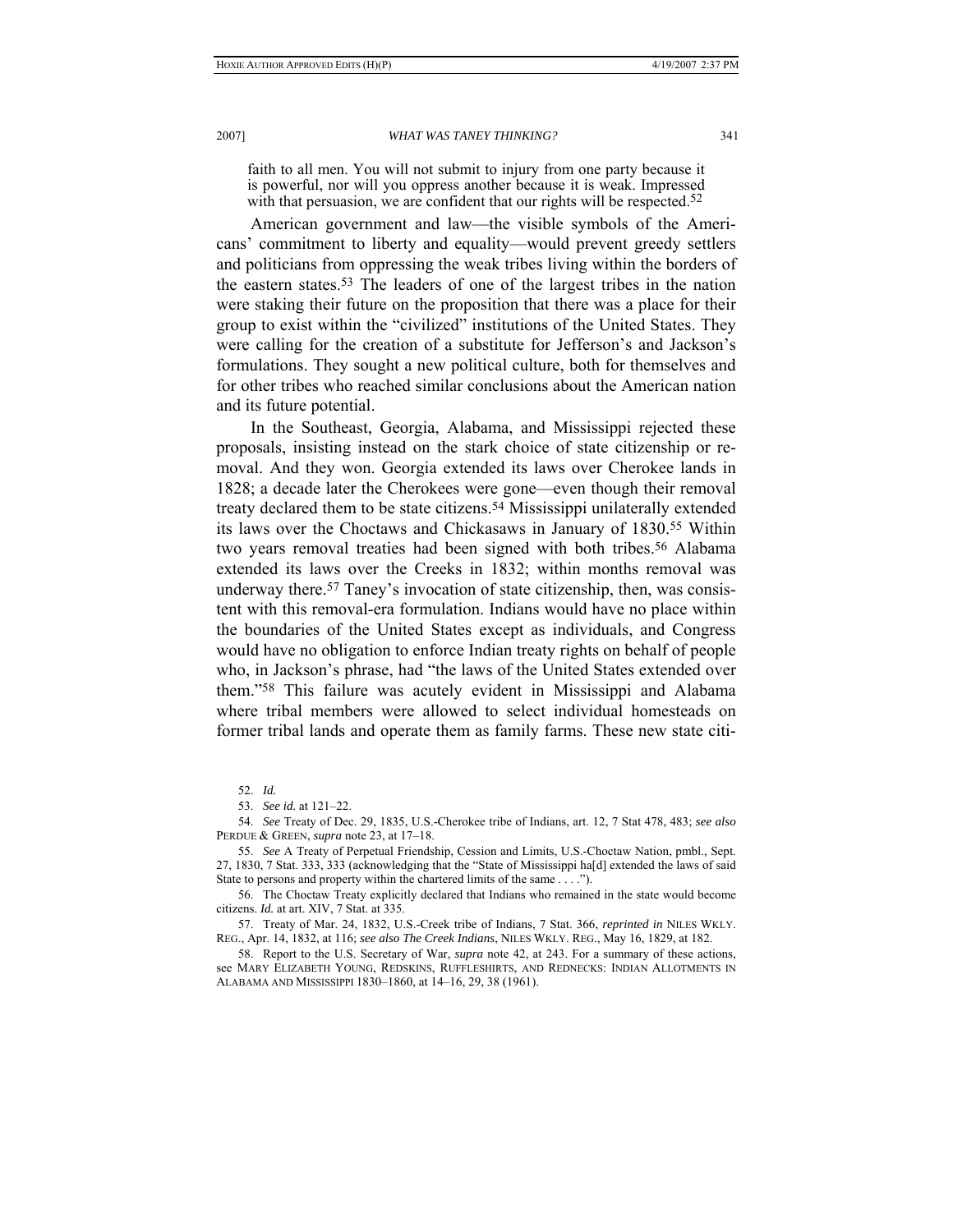zens rapidly became the victims of land enterprising merchants and land speculators.59

Constitutionally, in the antebellum era there was no federal power to enforce a set of rights that all Indians might enjoy. Mississippi had the most liberal definition of Indian citizenship, allowing Natives to testify in court and serve on juries, but it continued to limit the privilege of voting to white men. Alabama and Georgia did not allow Indians to testify in court, even though legislation in both states allowed Native people to be sued for debt. No states sought to protect Indians within their boundaries from speculators or unscrupulous merchants who descended on the tribes with offers to lease or purchase their lands. "Once the contract was signed," historian Mary Young declared, "what he 'chose' to do . . . was his own business . . . Once this big lie was signed and sealed into the supreme law of the land, no effort on the part of the government to secure the proper execution of its promises could avail."60

A similar, if less dramatic, pairing of individual "rights" and a descent into poverty occurred in the Midwest when Indians who refused to move west opted for individual plots of land. During the decade of the *Dred Scott*  decision, treaties dividing tribal landholdings into individual plots of land and making Indians subject to state jurisdiction were signed by the Miamis, Winnebagos, Ottawas and Chippewas of Michigan, the Stockbridge-Munsees of Wisconsin, and the Kansas.<sup>61</sup> The exact legal experience of these tribes remains largely unstudied, but none of these cases prompted federal supervision of state authorities or a clear enunciation of the rights of Native Americans under state law.

Taney's references to Indian citizenship in *Dred Scott*, therefore, should not be taken as an endorsement of the racial equality of Native Americans and whites. They should be viewed instead as the statements of a Jacksonian Democrat who employed the language of Indian competence to justify the dismantling of tribal governments and the acquisition of tribal lands. If Indians could be citizens, they should not belong to tribes. Citizenship in a republic was superior to affiliation with an Indian tribe. Tribes by definition were uncivilized and backward. By becoming citizens, and com-

 <sup>59.</sup> YOUNG, *supra* note 58, at 45–46.

 <sup>60.</sup> *Id.* at 45.

 <sup>61.</sup> *See* Treaty with the Miami Indians, U.S.-Miami tribe of Indians, June 5, 1854, 10 Stat. 1093; Treaty with the Winnebagoes, U.S.-Winnebago tribe of Indians, Feb. 27, 1855, 10 Stat. 1172; Treaty with the Ottowas and Chippewas, U.S.-Ottawa and Chippewa Indians, July 31, 1855, 11 Stat. 621; Treaty with the Stockbridges and Munsees, U.S.-Stockbridge and Munsee tribes of Indians, Feb. 5, 1856, 11 Stat. 663; Treaty with the Kansas Tribe of Indians, U.S.-Kansas tribe of Indians, Oct. 5, 1859, 12 Stat. 1111.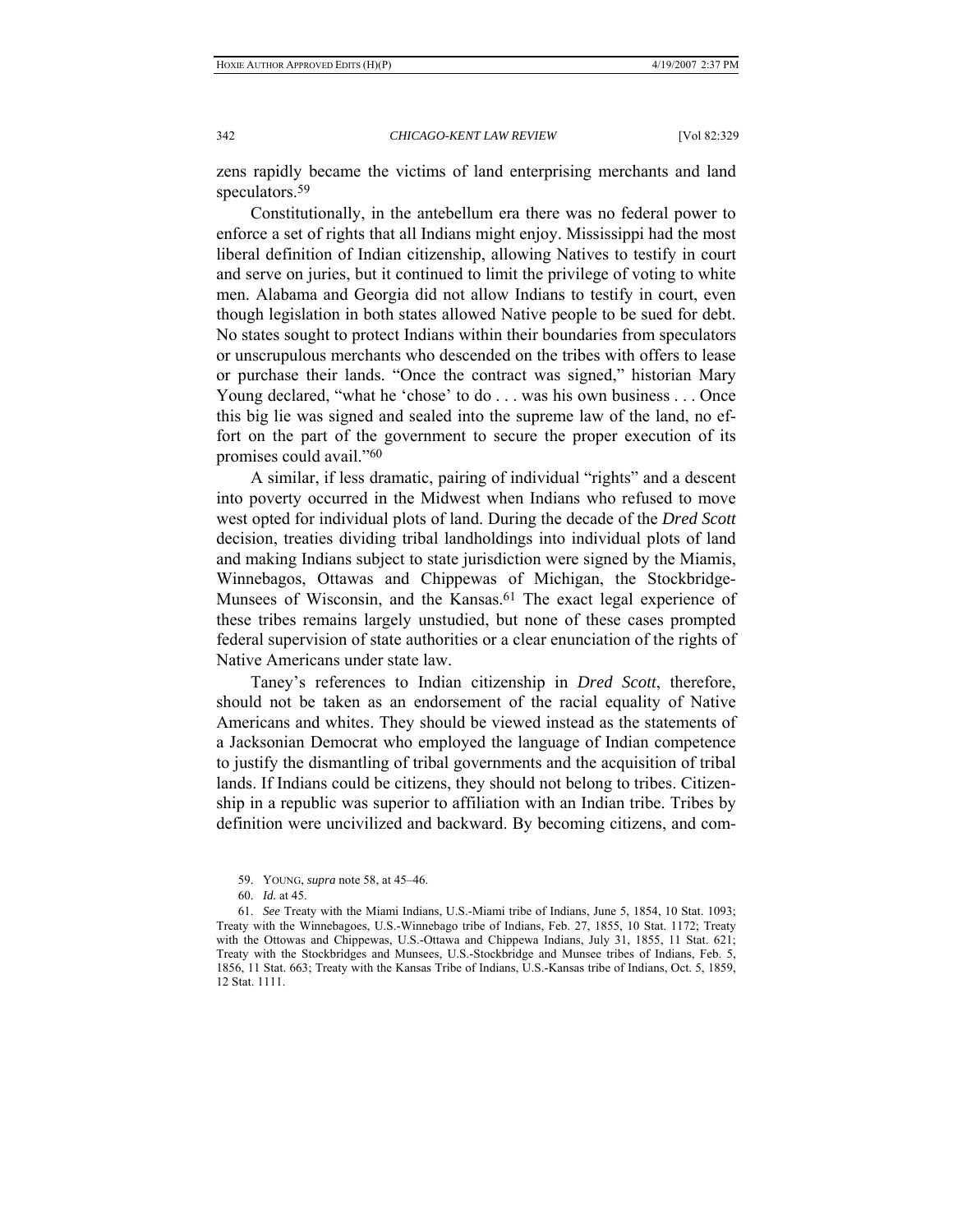ing under the jurisdiction of the states, Indians would enter Jefferson's imaginary process of education and uplift, a process that would produce either "amalgamation" or—more likely—the transfer of their property to white ownership and the quiet extermination of their communities.

For whites to maintain their faith in the ideals of their settler state, it was crucial that individual Indians living within state boundaries not be defined as backward savages. To define them that way would be to justify continued federal supervision of relations with the tribes, more treaties, and more intrusion into state politics. If Indians living within the borders of states were indeed "dependent nations," as John Marshall had famously declared, then they would need continuing support and federal protection.<sup>62</sup> But if they were potential citizens, national benevolence could be expressed by ignoring both tribes and treaties and by extending the laws of the states over their individual members. From the perspective of white politicians and white settlers on Indian lands, it was far better to define Native Americans as potential citizens, ready for state jurisdiction, and capable of entry into the expanding American nation, than it was to recognize their legal status as tribes. This was the source of the "big lie" white people told themselves about Indians then—and to a large extent it is the big lie Americans continue to tell themselves about Indians today. Ignoring tribes and defining Indians as nothing other than potential citizens erases their separate and distinctive political identity and cancels the nation's treaty obligations to tribes.

Politicians like Jackson and his allies embraced the idea of Indian citizenship because they were confident of what would happen once Indians became state citizens—in the absence of federal guardianship, they would rapidly be victimized by more powerful whites—and because extending state laws over Indians provided an alternative to recognizing the existence of communities of people who, like the Cherokees, were both politically distinct and had turned their attention "to the pursuits of civilized man." The ideology undergirding the American settler state and its policy of Indian dispossession required that the United States be the only entity deemed capable of "civilization."

 <sup>62.</sup> Cherokee Nation v. Georgia, 30 U.S. (5 Pet.) 1, 17 (1831); *see also* Worcester v. Georgia, 31 U.S. (6 Pet.) 534 (1832) (finding unconstitutional a Georgia law that interfered with the administration of federal treaties with Indian tribes designed to educate and civilize the tribes).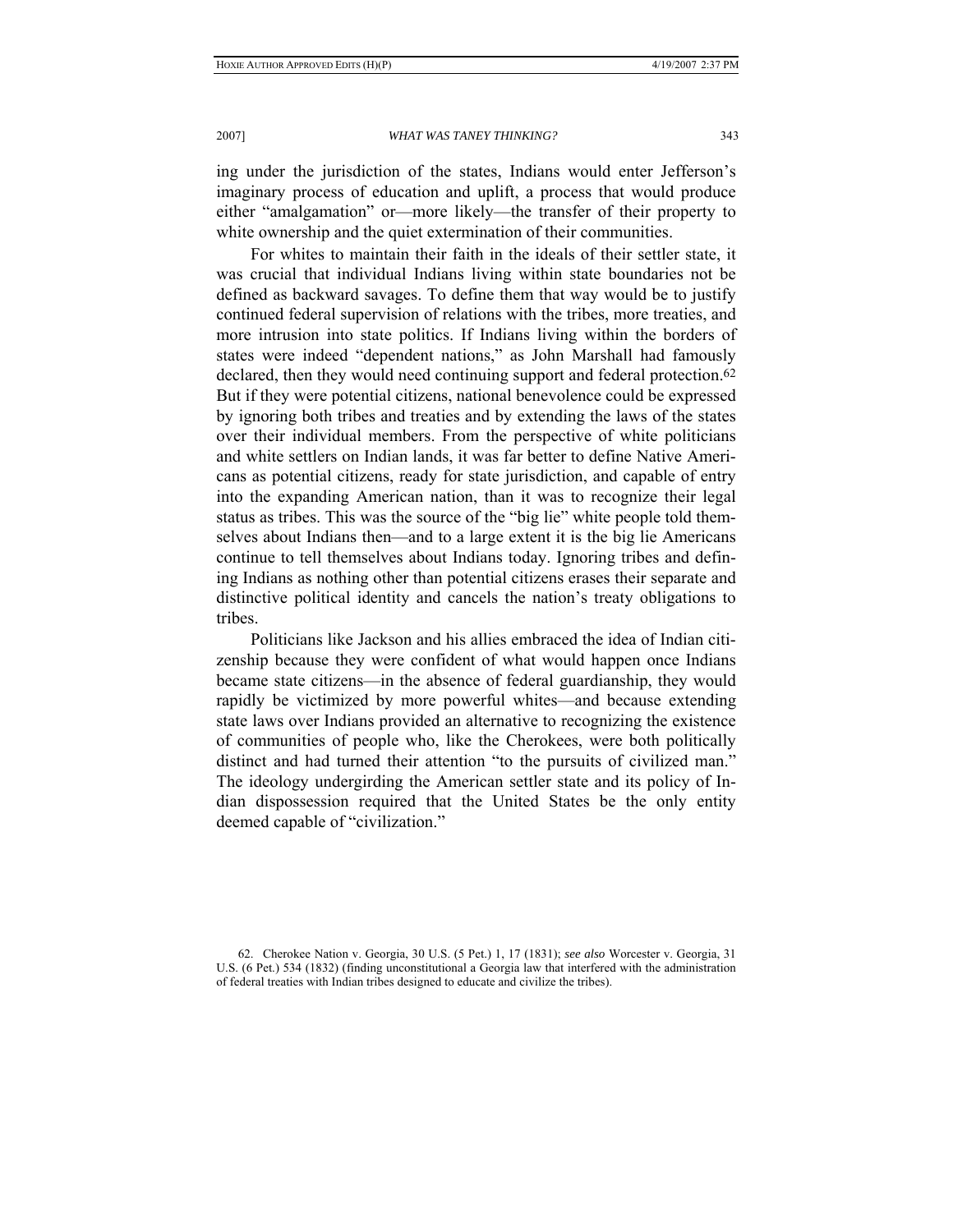# III. WHAT WERE THE INDIANS THINKING?

Taney's statements help clarify the Supreme Court's definitions of Indian rights in 1857, but they can also help illuminate the actions of tribal leaders during this same, tumultuous era. How did this language of citizenship, and the "big lie" of officials who welcomed Indian citizenship while happily witnessing tribal dispossession, affect indigenous leaders who were trying to chart a legal and political strategy for their communities' future? If Taney offers a window onto the deceptive and complex language of Indian rights in the 1850s, what else can we see through that opening?

We can begin to answer this broad question by examining the life of a remarkable individual, one of the most articulate leaders among the Indians who read Justice Taney's 1857 decision, the Cherokee lawyer, William Potter Ross. Born near modern Chattanooga, Tennessee, in the summer of 1820, Ross came of age during the removal crisis and belonged to the generation of tribal leaders who tried to maneuver through the rapidly shifting legal and political environment of the 1850s and 1860s.63 William Potter belonged to the extended Ross family that provided John Ross and other leaders of the Cherokees' campaign to remain in Georgia. William's father, John Golden Ross, was born in Scotland but his mother Eliza—who shared the same last name as her husband but was not related to him—was the sister of Chief John Ross.<sup>64</sup> Thanks to his stellar academic record compiled at the Presbyterian mission school in Will's Valley, Alabama, and Greenville Academy in Tennessee, together with the support of his famous uncle, William Potter left Tennessee in 1837 to attend Hamil's Preparatory School in Lawrenceville, New Jersey.<sup>65</sup> He entered Princeton University a year later and graduated in 1842. Ross was in the East throughout the removal crisis; he retraced his parents grueling journey west on the "Trail of Tears" by carriage during the summer following his college graduation.<sup>66</sup>

Despite his relatively comfortable journey west in 1842, William Potter could not escape the trauma echoing through his community. As a teacher in a rural school in the fall of 1842, he witnessed the Cherokees' struggle to farm their new lands and to reorganize their tribal govern-

 <sup>63.</sup> For a narrative of tribal politics in these decades, see generally WILLIAM G. MCLOUGHLIN, AFTER THE TRAIL OF TEARS: THE CHEROKEES' STRUGGLE FOR SOVEREIGNTY, 1839–1880, at 59–175 (1993).

 <sup>64.</sup> WILLIAM P. ROSS, *Biography of Hon. William P. Ross*, *in* THE LIFE AND TIMES OF HON. WILLIAM P. ROSS (Fort Smith, Weldon & Williams 1893).

 <sup>65.</sup> John Bartlett Meserve, *Chief William Potter Ross*, 15 CHRONS. OKLA. 21, 23 (1937). 66. *Id.*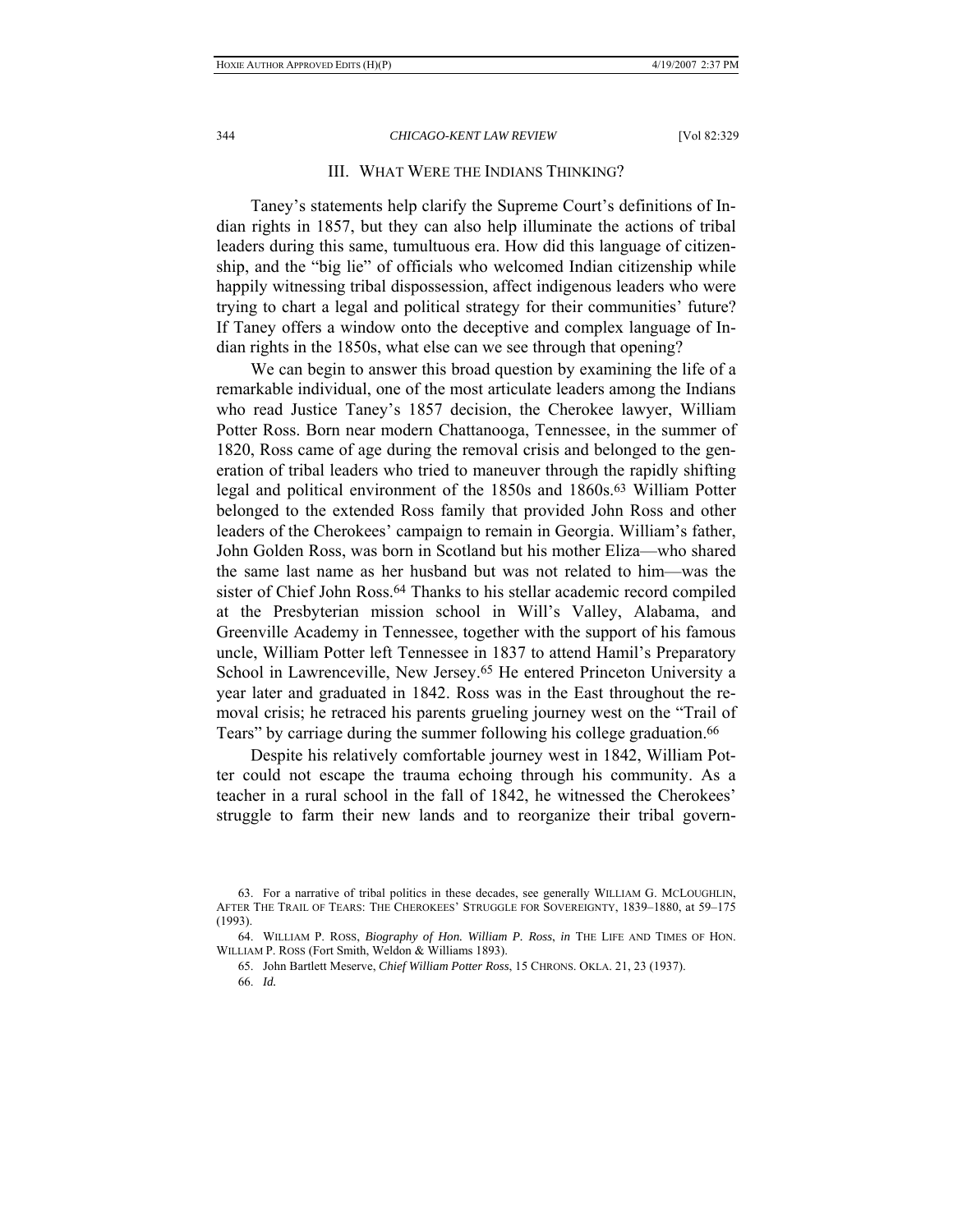ment.67 He was not directly involved in the murders of Major Ridge and other leaders of the minority who signed the Treaty of New Echota in 1835 (the agreement that authorized the tribe's removal to the West), nor was he a target of the retaliatory violence organized by Ridge's relatives during the ensuing decade, but these conflicts swirled around him. After a year in the classroom, William Potter moved to the new Cherokee capital, Tahlequah, and joined the many relatives active in tribal government. He secured a position as clerk of the national senate, and in 1844, the legislature appointed him the first editor of the tribal newspaper, *The Advocate*.68

William Potter certainly witnessed the distrust and fear that infected Cherokee life during the undeclared tribal civil war of the 1840s. During that decade he moved to the commercial center of Fort Gibson, became a merchant and, later, a lawyer. While an active ally of his uncle, William Potter appears to have avoided partisanship. He remained largely neutral as the tribal divisions of the 1830s morphed into debates over slavery and secession.69 Ross is a fascinating counterpoint to Justice Taney because he represents the Indian intellectuals who struggled to respond both to the trauma of removal and the intellectual challenge of the legal decisions that helped set it in motion. Ross recognized that the Cherokees could not escape the power of the United States.70 He knew that neither the courts nor the politicians would accept Indian communities as the equivalent of foreign nations, but he also knew that Indian communities could not survive if their only alternative to their tribal existence was forced state citizenship. Ross, more than we, understood what Taney was thinking. What was his response?

 The resettled nations in Indian Territory shared both the human trauma of dispossession and the political legacy of the removal struggle. They had fought their expulsions before the public and in court by insisting that the settlers who now called themselves "Americans" recognize the obligations they had incurred by negotiating treaties with indigenous peoples.71 They also believed that these treaty obligations formed the basis for a set of tribal "rights," enforceable against the national government.72 As

 71. The tribes and their allies made this case most eloquently in *Cherokee Nation v. Georgia*, 30 U.S. (5 Pet.) 1, 2–14 (1831).

 <sup>67.</sup> *See* 1 FRANCIS PAUL PRUCHA, THE GREAT FATHER: THE UNITED STATES GOVERNMENT AND THE AMERICAN INDIANS 271–79 (1984).

 <sup>68.</sup> Meserve, *supra* note 65, at 23–24.

 <sup>69.</sup> *Id.* at 24–25.

 <sup>70.</sup> *See id.* at 25–26.

 <sup>72.</sup> For a summary of the humanitarians' defense of treaty rights during the early 1830s, see 1 PRUCHA, *supra* note 67, at 200–06.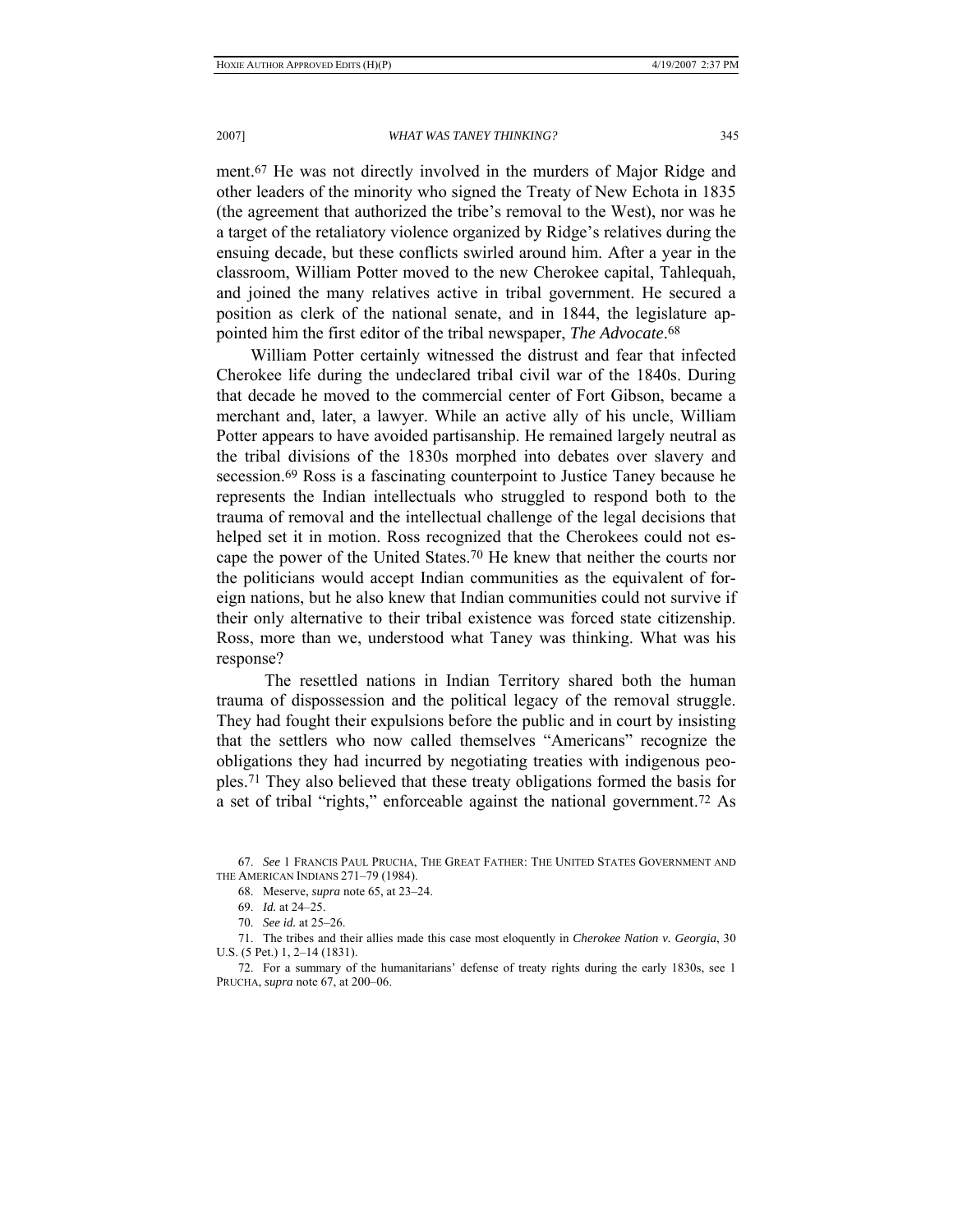they founded new governments in the West, they pursued these ideas and sought to anchor the rights of tribes in the treaties and statutes that established their new governments in Indian Territory. The removed tribes insisted on treaties, tribal charters, and letters of understanding with federal officials. They were also quick to pursue suits in the Court of Claims for damages to their property incurred during their move west.73

Other Indian people shared similar experiences in other parts of North America, but the southeastern tribes shared a unique status: they had no ancestral claim to their new homelands. Their sovereignty was now completely dependent on the commitment of the United States, embodied in a series of laws, treaty agreements, and other written understandings.<sup>74</sup> Removal created an archipelago of legal islands in the center of North America, each inhabited by a distinct indigenous group. There was therefore a striking disjuncture between the resettled eastern tribes dependent on American legal guarantees and their new indigenous neighbors.

The resettled nations in Indian Territory relied on treaties to guarantee their existence, but they shared a continent with Navajos living beyond the authority of federal agents, Lakotas migrating rapidly into the Yellowstone valley, Catholic Flatheads trading with Hudson's Bay men in the northern Rockies, and Paiute bands adjusting to the ecological disruption caused by Americans crossing the Great Basin.75 Erroneously labeled "civilized" by outsiders, the resettled groups were not junior versions of the white communities that had surrounded them in the East. Nor, despite their missionary advisors, schools, and courts, did they represent Native versions of American Christian civilization. Indeed, their governments were not the only markers of their distinctive tribal identities. Their social systems, economies, and religious institutions also represented something new and unprecedented. They were not purely "Indian" or "white" or "Cherokee" or "Choctaw," yet in a sense they were all—or many—of these things as well. In sociologist Paul Gilroy's terms, they were products of "the processes of cultural mutation and restless (dis)continuity that exceed racial discourse and avoid capture by its agents."76

 74. The dependency of tribes on the sovereignty of the United States was spelled out in *Rogers v. Cherokee Nation* (United States v. Rogers), 45 U.S. (4 How.) 567 (1846), a decision's whose consequences are discussed in MCLOUGHLIN, *supra* note 63, at 106–07.

 75. *See generally* EDMUNDS, HOXIE & SALISBURY, *supra* note 16, at 241–66 (discussing tribes native to the West and the impact migrating populations had on western tribes).

76. PAUL GILROY, THE BLACK ATLANTIC: MODERNITY AND DOUBLE CONSCIOUSNESS 2 (1993).

 <sup>73.</sup> For a discussion of the tribes' desire to prosecute claims, see Harvey D. Rosenthal, *Indian Claims and the American Conscience: A Brief History of the Indian Claims Commission*, *in* IRREDEEMABLE AMERICA: THE INDIANS' ESTATE AND LAND CLAIMS 35 (Imre Sutton ed., 1985).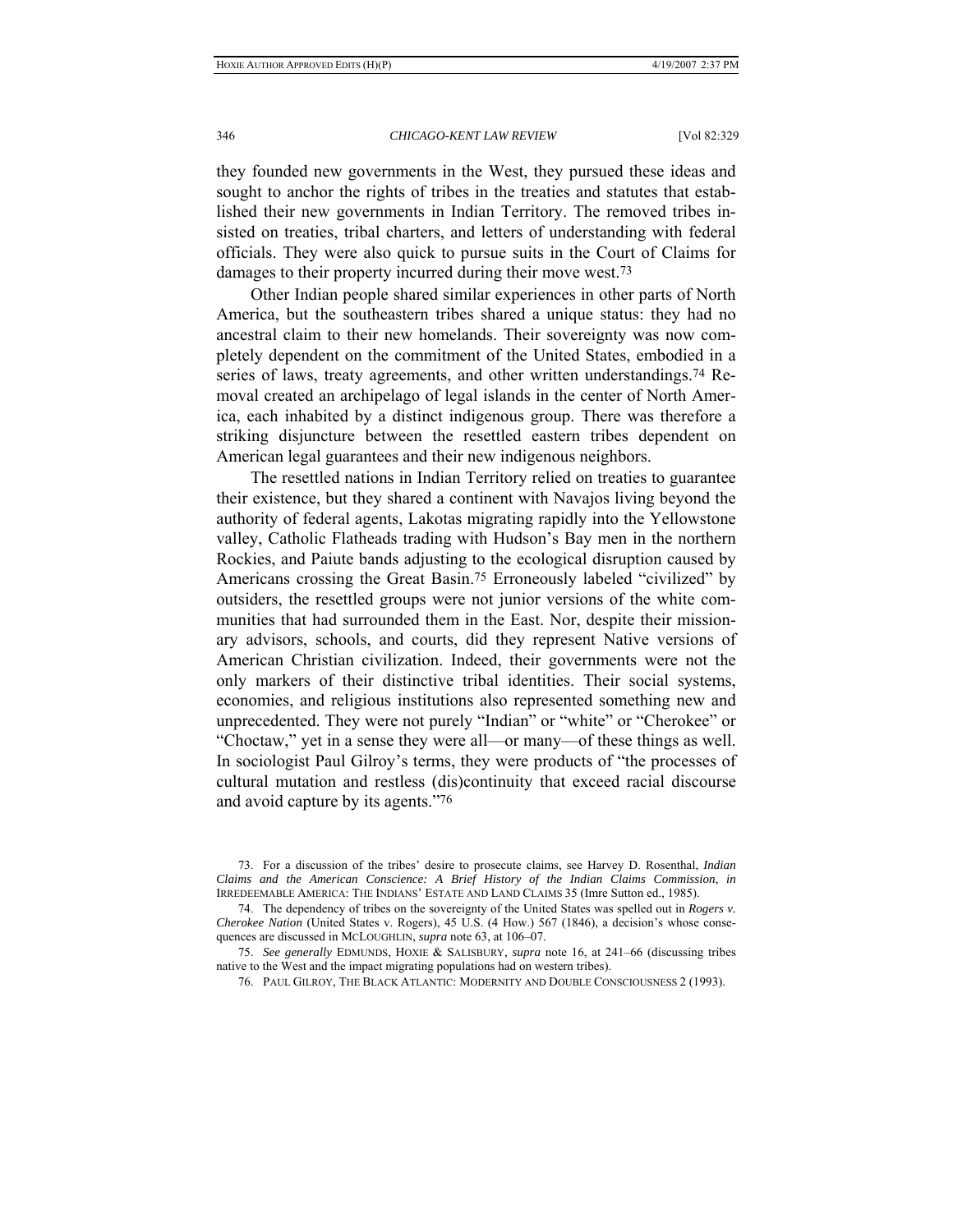Because William Potter Ross's world exceeded the "racial discourse" that conventionally applied to Native Americans (and that was exemplified in Taney's pronouncements), it is important to frame his life in a way that allows him to "avoid capture" by those who want simply to tell the story of defeat and dispossession. The destruction of the Cherokee Nation—or at least the catastrophe that rendered it invisible for most of the twentieth century—surely occurred, but it did not define the significance of William Potter's life. His significance arises from his role as an originator and communicator of ideas that suggested a way forward for tribes, and not by his quixotic resistance of the expanding American settler state. From this perspective, Ross was centrally engaged with "cultural mutations" in Indian Territory that had a profound impact on Native peoples for decades after his death. These "mutations" emerged from three separate, but related, arenas.

First, William Potter Ross was an early advocate of cooperation among the Indian Territory tribes. As a newspaper editor in the 1840s, he reported regularly on councils held by Cherokees and neighboring groups to discuss matters of common concern.77 He helped maintain that tradition after the Civil War when, as Principal Chief in 1866, he used "Grand Councils" to rally support among neighboring tribes and present a more powerful voice in Congress. In the fall of 1870 he led the Cherokee delegation to the Ockmulgee Convention that passed a series of resolutions opposing the extension of American jurisdiction over Indian Territory.78 William Potter was the principal author of a Native constitution to bring about an autonomous Indian-run territory within the United States. The *Cherokee Advocate* praised his efforts, noting that the constitution would "secure our protection in what we already have and . . . obtain from the Government, what is justly due us." Such a path, the paper noted, "involving as it does our duty and obligations to the Government, supported by the moral force of humanity, justice and the Christian religion, is . . . the only successful one available to us."79

Second, Ross was a fierce defender of treaties, contributing substantially to the idea that the privileges conveyed in these agreements should be properly understood as "rights" sanctioned by the U.S. Constitution.<sup>80</sup> These rights could range from personal freedoms to the privilege of con-

 <sup>77.</sup> *See, e.g.*, *Nebraska Territory*, CHEROKEE ADVOC., Apr. 24, 1845, at 3 (on Nebraska Territory); *Indian Council*, CHEROKEE ADVOC., May 8, 1845, at 3 (on an intertribal council).

 <sup>78.</sup> MCLOUGHLIN, *supra* note 63, at 274–75.

 <sup>79.</sup> CHEROKEE ADVOC., Oct. 22, 1870, at 1.

 <sup>80.</sup> The Cherokees' views on treaty rights were written into the Treaty of 1868, which the U.S. Senate refused to ratify. *See* MCLOUGHLIN, *supra* note 63, at 247–50.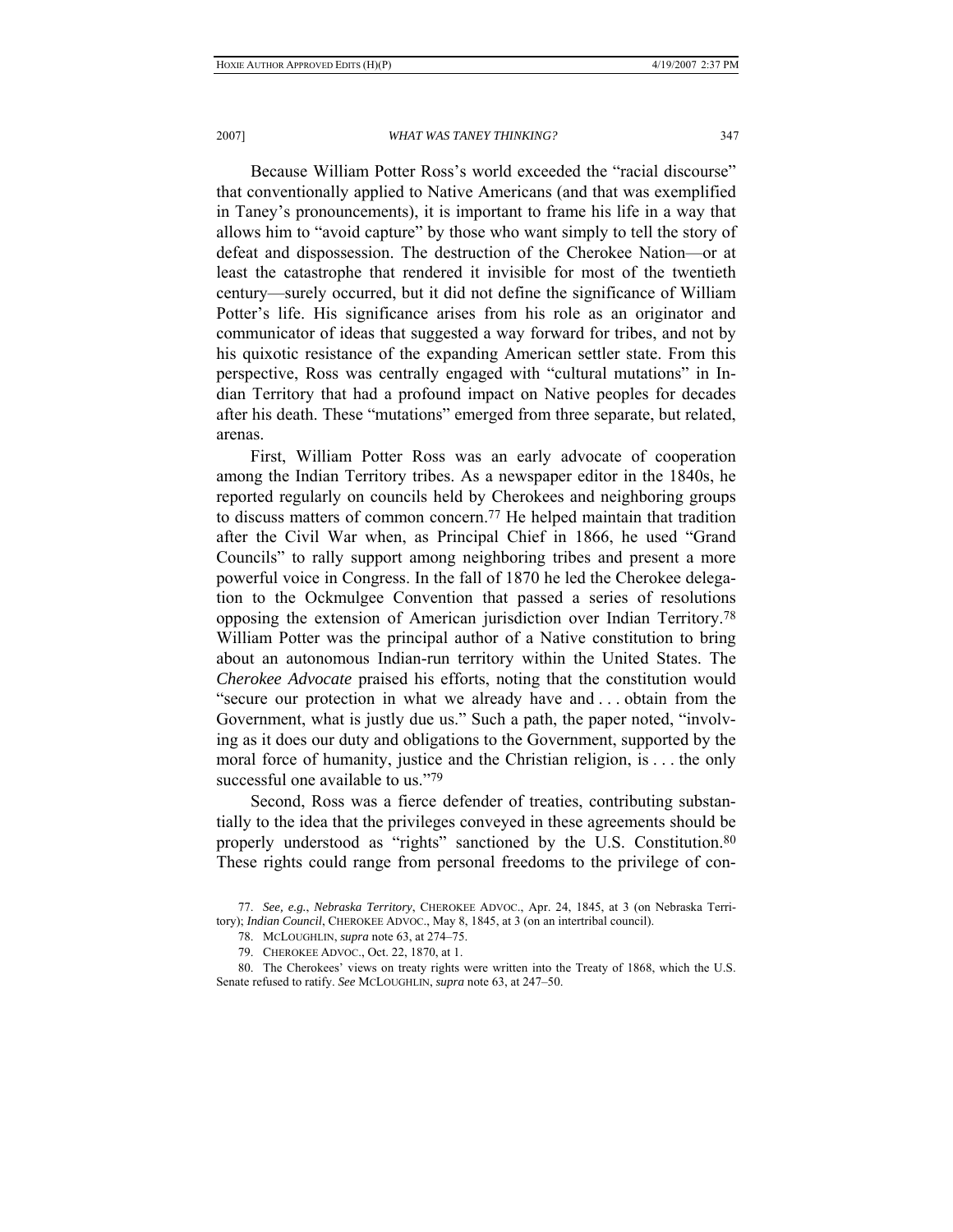ducting tribal affairs without federal interference. Ross's most famous effort in this connection was his leadership during the campaign to win federal recognition for tax-exempt businesses based in Indian Territory. That exemption had been written into the tribe's 1866 treaty with the United States—a treaty Ross had helped negotiate—but was undermined by a new revenue statute that the federal government attempted to apply to a Cherokee tobacco producer.81 The Supreme Court heard the Cherokees' appeal in 1870 but refused to recognize power of the treaty's language. It declared instead that the tax law could cancel the guarantees contained in a formal treaty.82 The *Cherokee Advocate* responded angrily to the decision, pointing out—correctly—that

[i]t imperils . . . all our rights. It commits us wholly to the "political department" of the government, and places us entirely at its mercy. In our ignorance we have supposed that Treaties were contracts entered into under the most solemn forms, and the most sacred pledges of human faith, and that they could be abrogated only by mutual consent. We are now taught differently.83

In their struggle to defend treaty rights, Ross had pressed for a definition of tribal sovereignty within the United States. And despite the Cherokees' defeat in the courts, he had devised a powerful critique of the rapidlyconsolidating American state and sketched out a vision of governmental pluralism others would draw upon in the future.

Finally, William Potter Ross articulated the benefits of citizenship in a modern Indian tribe functioning within the boundaries of the American nation. During the 1870s and 1880s, critics of tribal governments in Indian Territory and supporters of the non-Indian settlers eager to claim "undeveloped" lands there argued that the Native nations were lawless and chaotic and that their tradition of communal land ownership was backward and impractical.84 Whether fueled by racism or fear, these critics could not imagine that Choctaws or Cherokees could police their own communities or that tribal institutions could prosper in a modern economy. Ross defended tribal governments as defenders of law and order and tribal traditions as equally worthy of existence in a modern setting. He also pointed

 81. Treaty with the Cherokee Indians, U.S.-Cherokee nation of Indians, art. X, July 19, 1866, 14 Stat. 799, 801; *see also* Act of July 20, 1868, ch. 186, § 107, 15 Stat. 125, 167.

 82. The Cherokee Tobacco, 78 U.S. (11 Wall.) 616, 621 (1871). For a concise summary of the controversy, see MCLOUGHLIN, *supra* note 63, at 265–67.

 83. James Shelton, *The Indians Address to Congress—They Humbly Beg for Justice and Fair Treatment—Memorial of the Grand Council of June 1871*, CHEROKEE ADVOC., July 8, 1871, at 2.

 84. *See* FREDERICK E. HOXIE, A FINAL PROMISE: THE CAMPAIGN TO ASSIMILATE THE INDIANS, 1880–1920, at 1–39 (1984) (discussing critics' and expansionists' desire to assimilate the Indians, so as to "civilize" the tribes and to prevent them from "usurping" large tracts of land).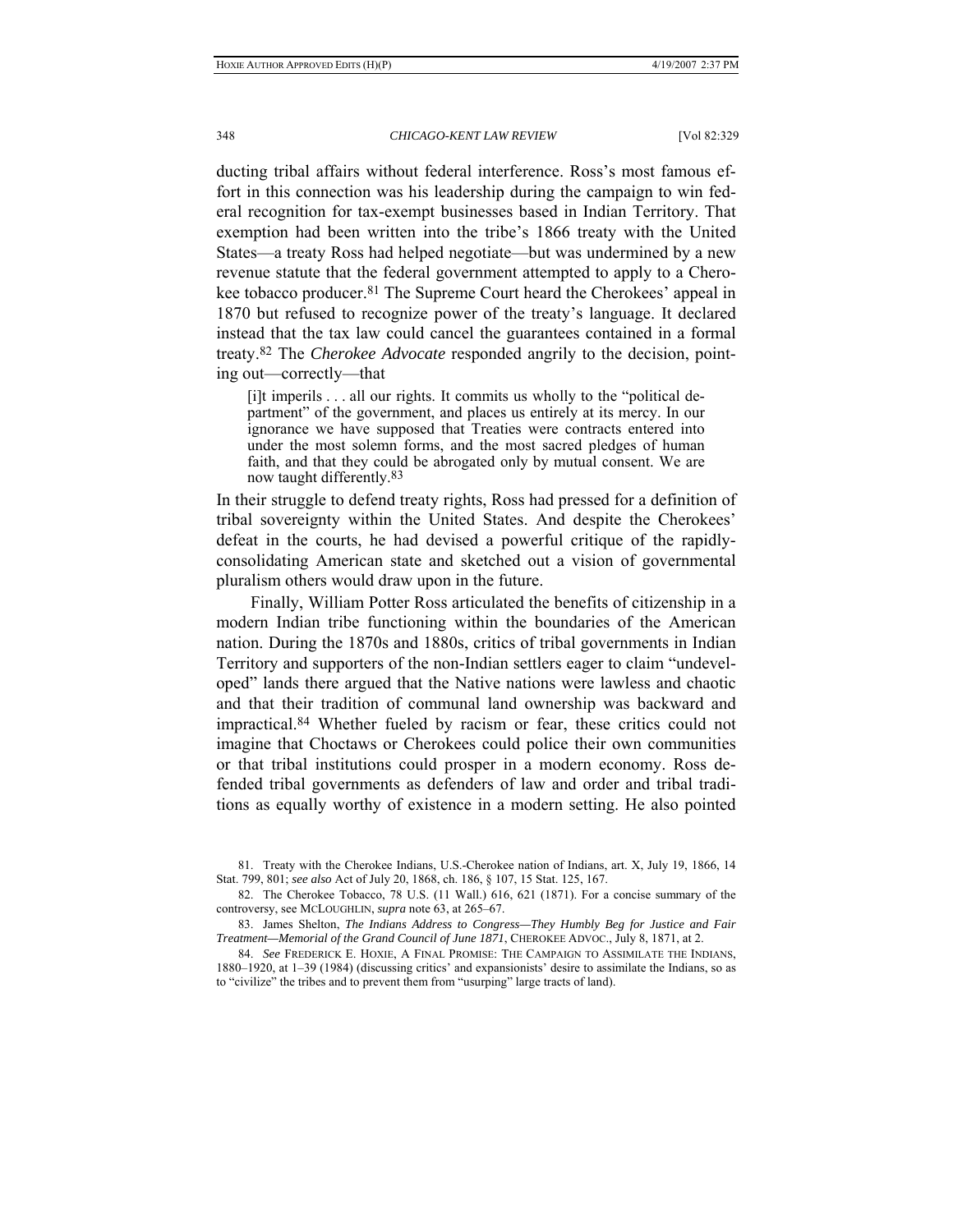out that tribal control over community resources could provide for the common welfare at least as well as individual landownership and unfettered capitalism.85 He wrote in an 1844 editorial, for example, that

from time immemorial the original Domain of the Cherokees was held by the Nation . . . . No individual or number of individuals were allowed to control the cession or the acquisition of territory. This power was ever regarded as the *sacred* and *inalienable* right of the Nation in its Sovereign capacity.86

In William Potter's view, tribal citizenship embodied something both sacred and modern; it did not only protect the customs of the past.

William Potter Ross's ideas allow us to trace a trajectory of political thinking from the Southeast to Indian Territory. His life offers a lens through which we may view the post-removal history of the political cultures created during the removal crisis. It illuminates the political culture of the people often labeled the "Five Civilized Tribes" while making clear how far from the American standard of "civilization" these communities remained. His achievements as a newspaper editor, lawyer, and political leader do not necessarily mean that his goal was to be assimilated into the American majority society. Far from it. Instead, they sketch the outlines of a life that reflects the "discontinuous," hybrid Native culture that responded to the formulations of Jefferson and Taney.

In the *Cherokee Tobacco* case, the Supreme Court followed in the footsteps of Thomas Jefferson and Andrew Jackson by recognizing Indians in "tribes" as having nothing but a "savage" identity.87 At the same time, congressmen and senators debating the future of Indian Territory could only imagine culturally-distinct Native communities as artifacts of the past who had no significant role to play in a modern United States. Both sets of assumptions represented what sociologist David Theo Golberg has called the process of "sew[ing] . . . modern social exclusions into the seams of the social fabric . . . . "88 Goldberg argues that the culmination of this needlework is modern nations that are nothing more than a "racial state," political entities that have transformed racial and cultural hierarchies into a national

<sup>85.</sup> *See* William P. Ross, Address to the Cherokee Council, *in* THE LIFE AND TIMES OF HON. WILLIAM P. ROSS, *supra* note 64, at 1; William P. Ross, Report to the General Council on Agriculture, *in* THE LIFE AND TIMES OF HON. WILLIAM P. ROSS, *supra* note 64, at 7; William P. Ross, Argument Delivered Feb. 1, 1872, *in* THE LIFE AND TIMES OF HON. WILLIAM P. ROSS, *supra* note 64, at 10; William P. Ross, Argument Delivered Mar. 5, 1872, *in* THE LIFE AND TIMES OF HON. WILLIAM P. ROSS, *supra* note 64, at 29.

 <sup>86.</sup> William P. Ross, *The Correspondence*, CHEROKEE ADVOC., Nov. 28, 1844, at 2.

<sup>87.</sup> *See Cherokee Tobacco*, 78 U.S. (11 Wall.) 616 (holding that laws enacted by Congress may supersede treaties made with tribes and, therefore, may be enforced against members of the tribes).

 <sup>88.</sup> DAVID THEO GOLDBERG, THE RACIAL STATE 10 (2002).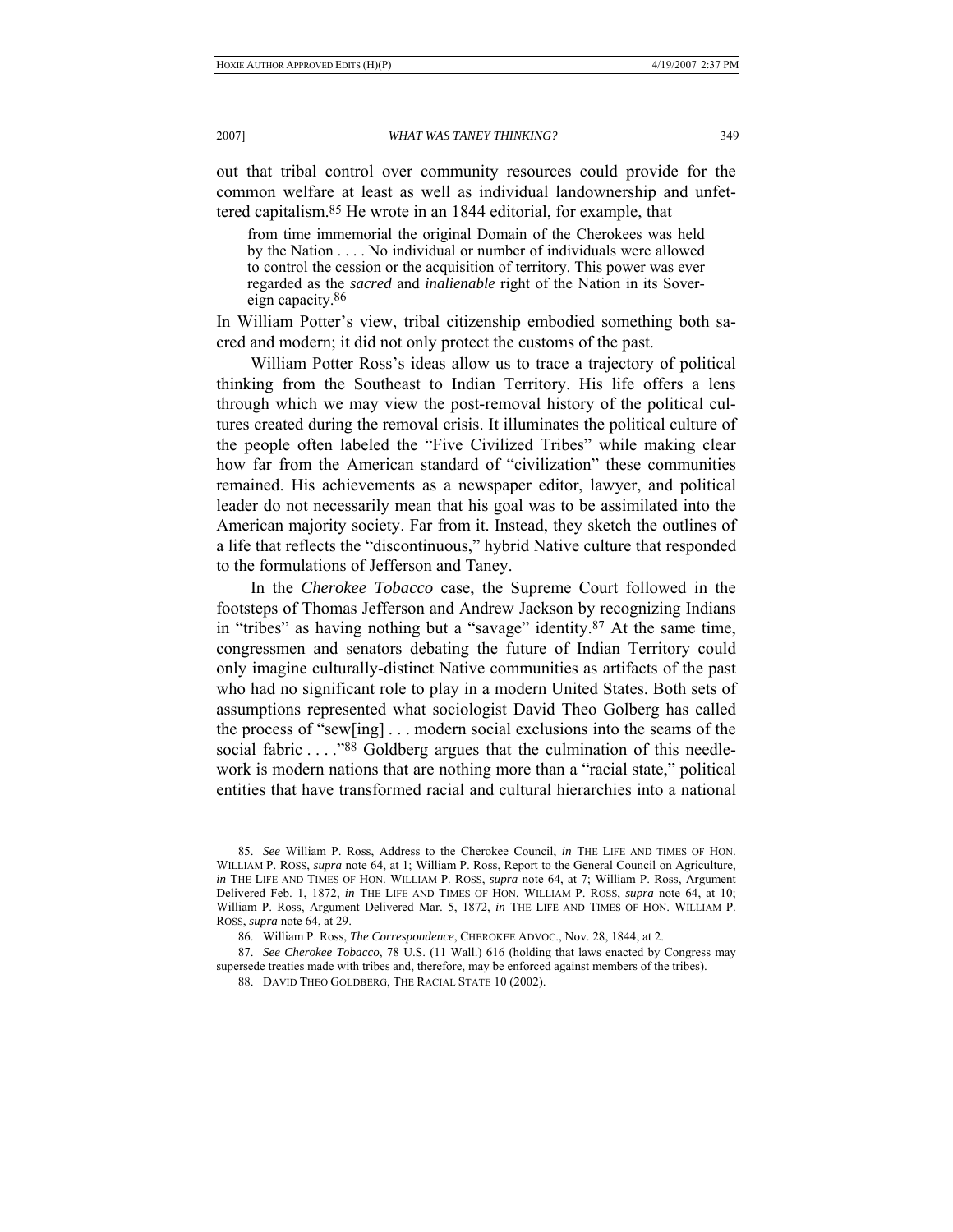ideology.89 Ross's career spanned the decades when the United States (led by Taney and others) followed this pathway to becoming a racial state. Defending slavery while simultaneously canceling its treaty obligations to Indians, nineteenth-century Americans established the institutions and laws that allowed twentieth-century commentators to call their nation, "A White Man's Country."90

It is ironic that William Potter Ross, member of a Cherokee slaveowning family and a veteran of service in the Confederate cause, should be remembered as an opponent of the rapidly-consolidating American racial state. But his steady opposition to national authority in Indian Territory, and his careful defense of tribal rights and tribal citizenship, were mounted to oppose a nationalist campaign of social exclusion aimed at canceling the nation's moral and legal commitments to Native people. Cherokees like William Potter may have shared a belief in African American inferiority with whites, but he did not share their faith in white supremacy or their goal of creating a culturally homogeneous nation. Ross was an advocate of political pluralism. Unlike Taney, he conceived of a national community capable of containing both treaties and tribes. Even though the forces of American nationalism defeated him in his lifetime, his conceptual vision would prove to have a life of its own.

# IV. ROSS'S STRATEGY IN THE ERA OF *DRED SCOTT*

The removal era was a time of multiple promises as well as extensive suffering. The expulsion of the Choctaws, Cherokees, Creeks, Chickasaws, and Seminoles—patronizingly called both then and now the "Five Civilized Tribes"—from the Southeast brought forth scenes of hardship and dislocation: frozen bodies buried alongside the gruesome "Trail of Tears," confused families herded onto steamboats bound for the unknown, and terrified men and women hunted down by soldiers across the Appalachians and as far south as the swamps of Florida.<sup>91</sup> But mixed with these horrors were repeated pledges from federal authorities that once their relocation was complete, Native people could look forward to a life of peace and quiet.92 Andrew Jackson himself had declared in his first inaugural address that the tribes that agreed to removal would live on lands "guaranteed" to them and would "be secured in the enjoyments of governments of their own choice,

 <sup>89.</sup> *See id.* at 34.

 <sup>90.</sup> This theme is a central focus of ALEXANDER SAXTON, THE RISE AND FALL OF THE WHITE REPUBLIC: CLASS POLITICS AND MASS CULTURE IN NINETEENTH-CENTURY AMERICA (1990).

 <sup>91.</sup> *See* EDMUNDS, HOXIE & SALISBURY, *supra* note 16, at 222–30.

 <sup>92.</sup> *See* 1 PRUCHA, *supra* note 67, at 195–200.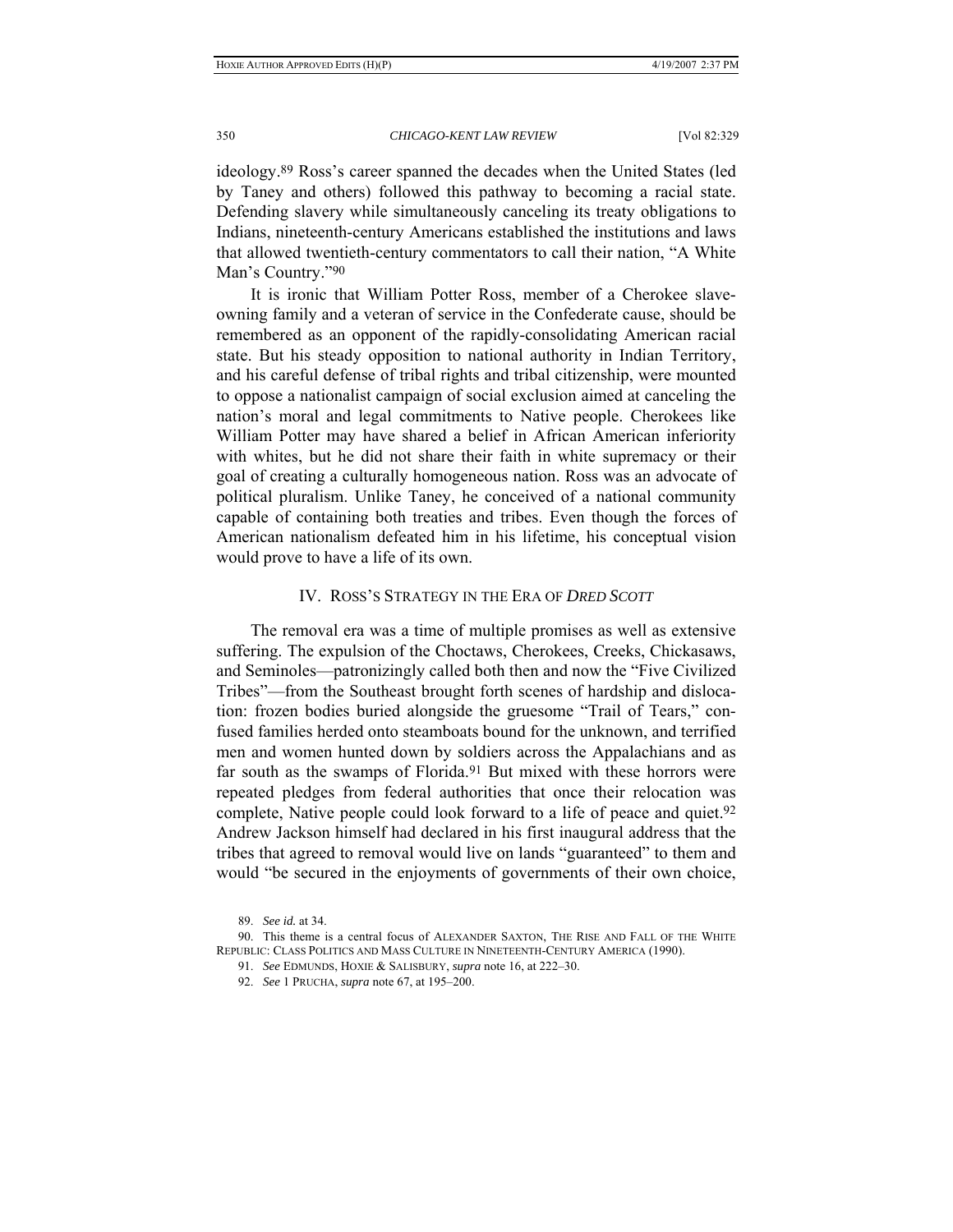subject to no other control from the United States than such as may be necessary to preserve peace on the frontier . . . ."93

William P. Ross, who had followed the removal controversy carefully while completing his studies at Princeton, would have been acutely sensitive to any change in the government's view of tribal autonomy once the Cherokees were relocated to the West. He would have shared his famous uncle's disappointment when, on arriving in Washington in the spring of 1840, he learned that the Indian Office—still led by Andrew Jackson's appointees—had already met with representatives of two minority groups within the tribe: the "Old Settlers," (tribesmen who had emigrated voluntarily over the previous two decades) and the Cherokee "Treaty Party" (representatives of the minority who had signed the 1835 Treaty of New Echota authorizing removal).94 To be sure, the Cherokees at this moment were deeply divided, but Ross represented the largest group within the tribe and his cooperation had enabled the United States to carry out the tribe's removal with a minimum of conflict.95 But Secretary of War Joel Poinsett told Ross the United States no longer recognized him as the tribe's leader. Moreover, officials at the Indian Office told Ross any future agreement would require that he make concessions to his rivals and acknowledge the legitimacy of the fraudulent New Echota agreement. The Chief told his congressional supporters that the administration had laid a "scheme . . . to denationalize us . . . ."96

For the next six years, while William Potter completed his studies, traveled to his new home in Oklahoma, and began work as a frontier school teacher, John Ross struggled with federal authorities over the terms of the Cherokees' tribal status in the West. The chief did not agree to a new treaty until the summer of 1846 when, pressured by President Polk and politicians now concerned more with the imminent Mexican War than justice for Ross's followers, Ross gave up and agreed to the terms of the 1835 treaty, including its \$5 million price tag for the tribe's Georgia lands.<sup>97</sup> Not only did this retreat force Ross and his allies to accept a document they had long

- 95. *See id.* at 4–5 (discussing the division among the Cherokees).
- 96. *Id.* at 28 (internal quotations omitted).

 97. Treaty of Dec. 29, 1835, U.S.-Cherokee tribe of Indians, art. 1, 7 Stat 478, 479 [hereinafter 1835 Cherokee Treaty]. Adding insult to injury, the costs incurred transporting the tribe to Oklahoma were deducted from the total payment. *See* Treaty of August 6, 1846, U.S.-Cherokee tribe of Indians, art. I, 9 Stat. 871, art III [hereinafter 1846 Cherokee Treaty] (acknowledging that the costs of spoliations and dispossessed property were subtracted from the \$5 million).

 <sup>93.</sup> Muriel H. Wright, *The Removal of the Choctaws to the Indian Territory 1830–1833*, 6 CHRONS. OKLA. 103, 103 (1928) (internal quotations omitted) (quoting Andrew Jackson); *see also*  GARRISON, *supra* note 24, at 103–04.

 <sup>94.</sup> *See* MCLOUGHLIN, *supra* note 63, at 27–28.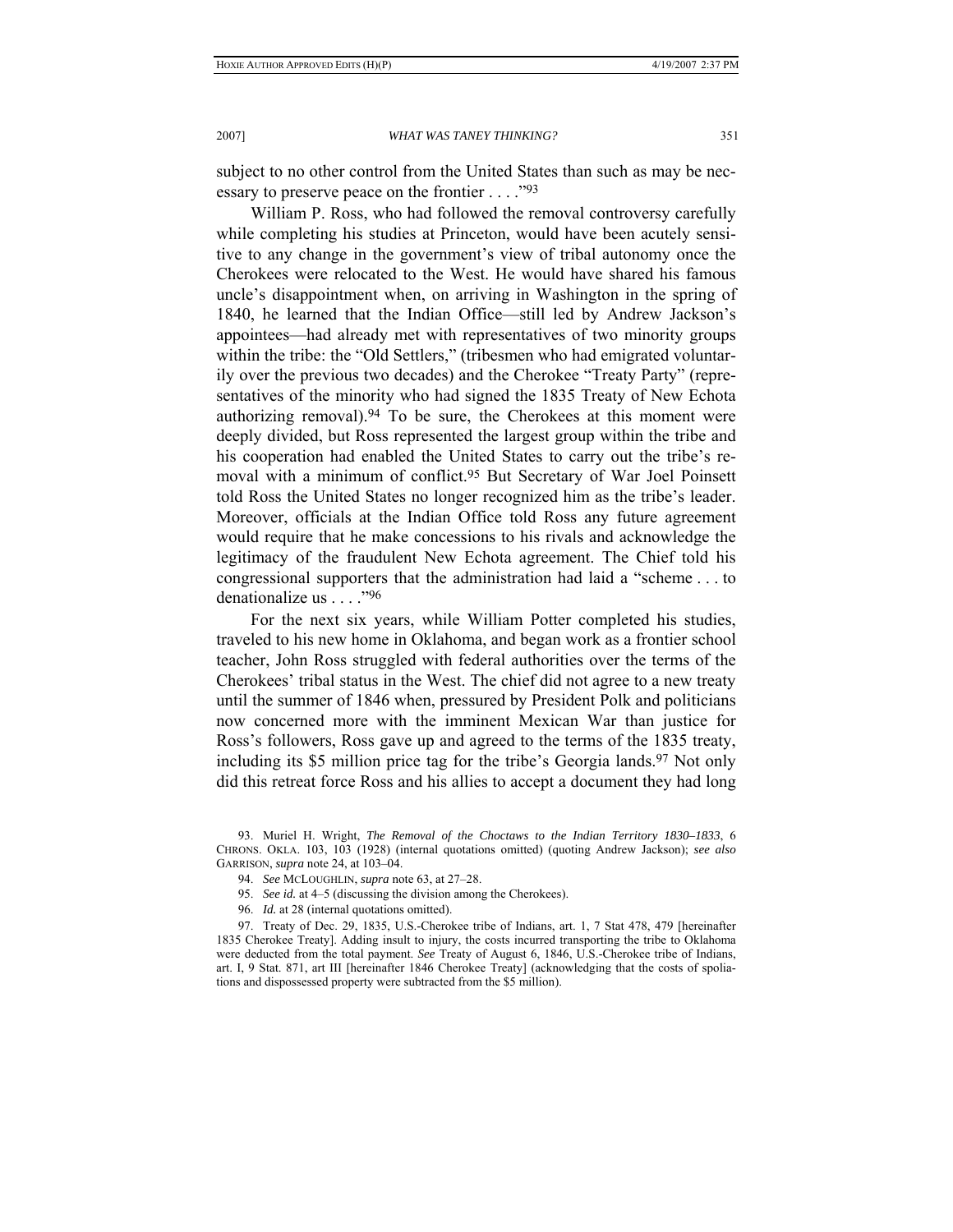abhorred, but it meant the new Cherokee government would have far less financial support than it needed. The new treaty compensated Ross for his concessions by promising that a patent would be issued for the tribal territory and reiterating the government's pledge to "forever secure and guarantee" their country to them.98 On the surface, there was nothing directly objectionable in the terms of the 1846 agreement, but the delay in reaching it, and the obvious enjoyment Indian Office personnel derived from undercutting and frustrating the powerful Cherokee leader, made it clear to all Cherokees that federal authorities in the 1840s were less enthusiastic about tribal autonomy in the West than they had been a decade earlier.

William Potter witnessed a second modification of pre-removal understandings in 1846 when Chief Justice Roger Taney announced the Supreme Court's decision in *United States v. Rogers*. Ross was also now in a position to comment directly on the case as his uncle had named him editor of the new tribal newspaper, the *Cherokee Advocate*, in 1844.99 The Rogers case involved a white man who had sought to overturn his murder conviction in federal court by asserting that as a citizen of the Cherokee Nation since 1836, he was beyond the jurisdiction of the American justice system. Rogers seemed to have a solid argument. His victim, Jacob Nicholson, was also an adopted Cherokee and the Treaty of 1835 expressly recognized the tribe's right "to make and carry into effect all such laws as they may deem necessary for the government and protection of the persons and property within their own country . . . or such persons as have connected themselves with them . . . . "<sup>100</sup> But Taney rejected that treaty pledge, noting that "from the very moment the general government came into existence . . . it has exercised its power over this unfortunate race in the spirit of humanity and justice, and has endeavored . . . to enlighten their minds and . . . to save them if possible from the consequences of their own vices."101 In a sense, Taney wrote, all federal obligations were humanitarian and therefore voluntary.

Taney recognized that the criminal statutes governing federal territories specifically exempted crimes committed "by one Indian against the person or property of another Indian," but the Chief Justice could not accept a political definition of the Cherokee tribe. He wrote, "a white man who at mature age is adopted in an Indian tribe does not thereby become an

- 100. 1835 Cherokee Treaty, *supra* note 97, art. 5, 7 Stat. at 481.
- 101. United States v. Rogers, 45 U.S. (4 How.) 567, 572 (1846).

 <sup>98. 1846</sup> Cherokee Treaty, *supra* note 97, art. I, 9 Stat. at 871.

 <sup>99.</sup> Meserve, *supra* note 65, at 23–24.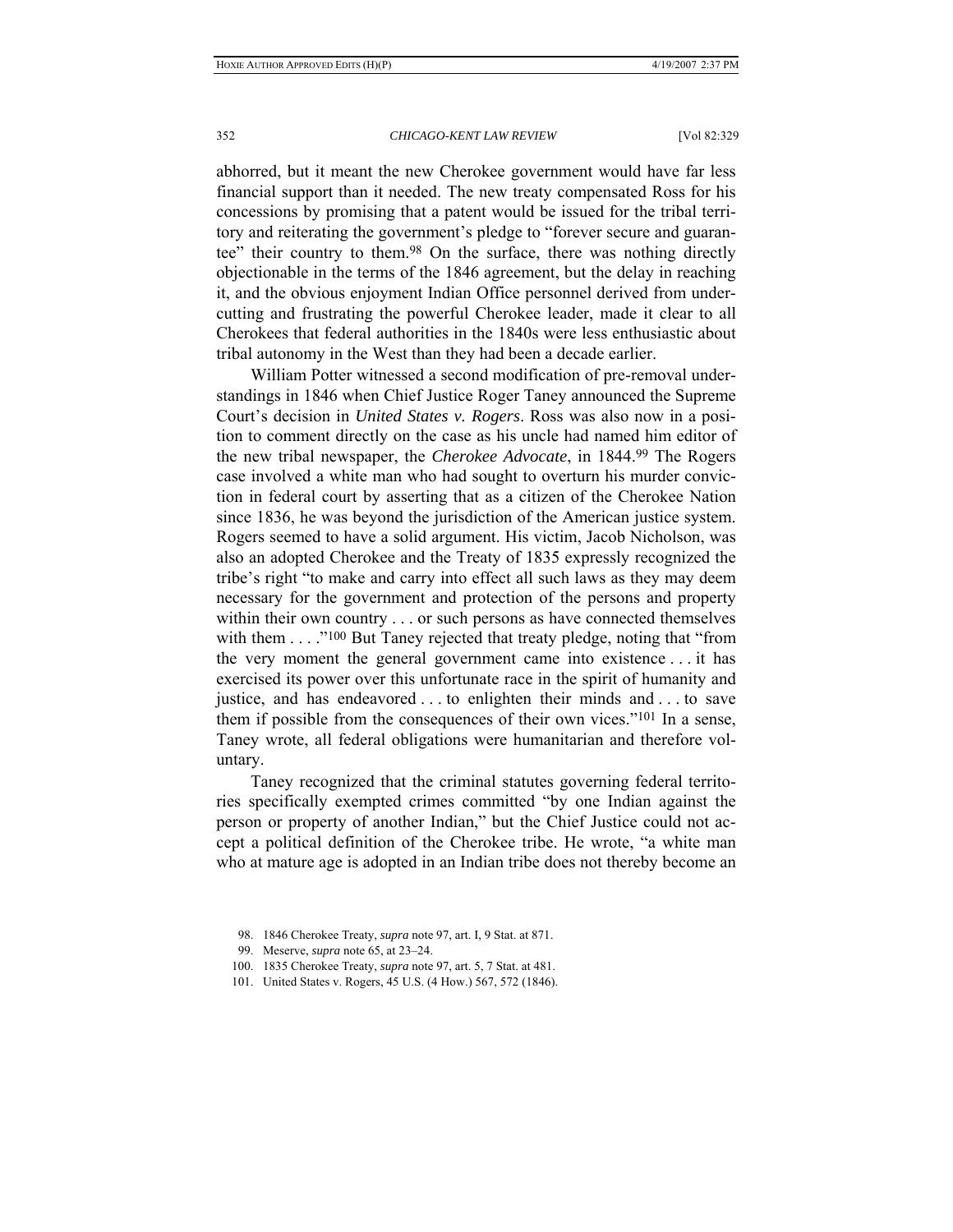Indian . . . ."102 Despite Andrew Jackson's pledge that tribes like the Cherokees would be "secured in the enjoyments of governments of their own choice," Taney declared William Rogers could not renounce his racial identity: "Whatever obligations the prisoner may have taken upon himself by becoming a Cherokee by adoption, his responsibility to the laws of the United States remained unchanged and undiminished. He was still a white man, of the white race, and therefore not within the exception in the act of Congress."103 And whatever guarantees had been promised the Cherokees, membership in their group was still a function of race, not political affiliation.

William Potter Ross responded to *Rogers* and the 1846 treaty with an editorial published in the *Advocate* in August of that year.104 The unsettled atmosphere of the 1840s—marked for young Cherokees like William Potter Ross by the shortcomings of the 1846 treaty and the explicit racism of Justice Taney's ruling—likely contributed to the expansion of a new phenomenon that was widely discussed in the columns of his newspaper. This new activity was the participation of Cherokees and other resettled tribes in multi-tribal conferences aimed at promoting peaceful relations among the region's tribes. The young editor of the *Advocate* was particularly enthusiastic about these meetings.

The meetings likely originated in efforts to mediate disputes over land. Reports of conflicts between eastern tribes and groups native to the area such as the Osages had circulated in the East prior to the mass removals of the 1830s, and the Cherokees and others were eager to smooth over these disputes.105 The eastern tribes also arrived in Oklahoma at the same time as the new Republic of Texas was establishing its borders and initiating its own campaign of removal.106 At the same time, Mexican officials to the south and west—still resentful of the Texans recent success in their war of independence—worked to form alliances with Comanches and other groups willing to raid and harass the new nation's frontier.107 Finally, resettled tribes from the American Midwest—Miamis, Ottawas, Kickapoos, Potawatomis, and Shawnees—were making new homes in the area north of Indian Territory just as the southeastern tribes arrived.108 The disruptions in

 <sup>102.</sup> *Id.* (internal quotations omitted).

<sup>103.</sup> *Id.* at 573.

 <sup>104.</sup> William P. Ross, *The Right of Self-Government*, CHEROKEE ADVOC., Aug. 27, 1846.

 <sup>105.</sup> For background on these conflicts, see EDMUNDS, HOXIE & SALISBURY, *supra* note 16, at 241–46.

 <sup>106.</sup> *See id.* at 250–53.

 <sup>107.</sup> *Id.* at 253.

 <sup>108.</sup> *See id.* at 231–33.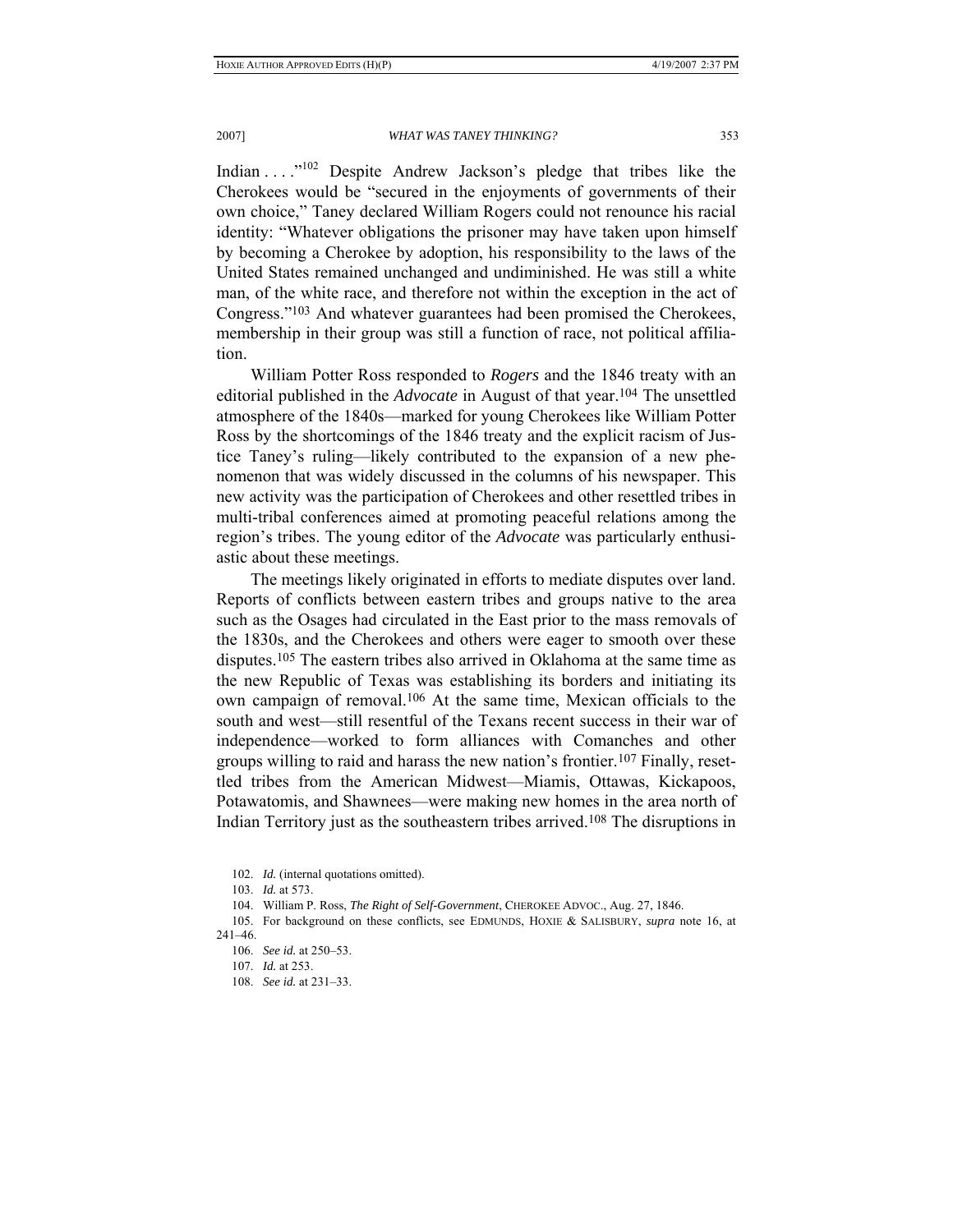Kansas and Missouri triggered yet another round of retaliation and resentment among indigenous groups such as the Pawnees, Wichitas, and Kiowas.109

In addition to the local pressures that encouraged better relations with surrounding tribes, William Potter Ross and his colleagues were probably inspired by the story of Sequoyah, the tribal elder who had first produced a written version of the Cherokee language. Sequoyah had settled voluntarily in the West in the 1820s, and in 1828 had joined a tribal delegation that traveled to Washington, D.C., on official business.110 While in the American capital, the Cherokee leader met a number of representatives from other tribes and became taken with the idea of bringing literacy to all Native people. Sequoyah returned to Oklahoma determined to compile a universal alphabet that could be used by all the tribes. To accomplish this goal, he set out with an ox cart to visit tribes in Oklahoma and across the Southwest. It was reported that he traveled as far west as New Mexico.111 The Sequoyah story is difficult to verify, but there is no doubt that Ross was well aware of Sequoyah's travels. Ross even reprinted a report on the elder's "last wanderings" in the *Advocate* in 1845. Written by a man called the Worm, the article described the elder's final trip to Mexico to make contact with Cherokees who had emigrated there to live under the protection of the Mexican government.<sup>112</sup>

The first intertribal gatherings were reported to have occurred in 1837 and 1839 when the Cherokees tried to resolve disputes with western tribes by inviting representatives to their new home and sponsoring several days of talk and socializing.113 The first extensive coverage of these meetings appeared in the *Advocate* in the spring of 1845 when William Potter Ross traveled thirty-five miles southwest of Fort Gibson to a meeting site within the new Creek Nation.114 There he found over 700 Creeks gathered to receive delegations from resettled southeastern tribes (Choctaws, Chickasaws, and Seminoles), other tribes that had been forced from the Midwest (Shawnees, Piankashaws, Delawares, Peorias, and Kickapoos), and local groups (Osages, Caddoes, and Quapaws). Unfortunately, the Comanches—

 <sup>109.</sup> An overview of this situation is provided in the opening pages of A.M. Gibson, *An Indian Territory United Nations: The Creek Council of 1845*, 39 CHRONS. OKLA. 398 (1962).

 <sup>110.</sup> John B. Davis, *The Life and Work of Sequoyah*, 8 CHRONS. OKLA. 149, 170–71 (1930).

 <sup>111.</sup> *Id.* at 172–73.

 <sup>112.</sup> The account was published on June 26, 1845, and reprinted decades later as *The Story of Sequoyah's Last Days*, 12 CHRONS. OKLA. 25 (1934).

 <sup>113.</sup> DAVID LA VERE, CONTRARY NEIGHBORS: SOUTHERN PLAINS AND REMOVED INDIANS IN INDIAN TERRITORY 91–93 (2000).

 <sup>114.</sup> *See The Indian Council*, CHEROKEE ADVOC., May 22, 1845.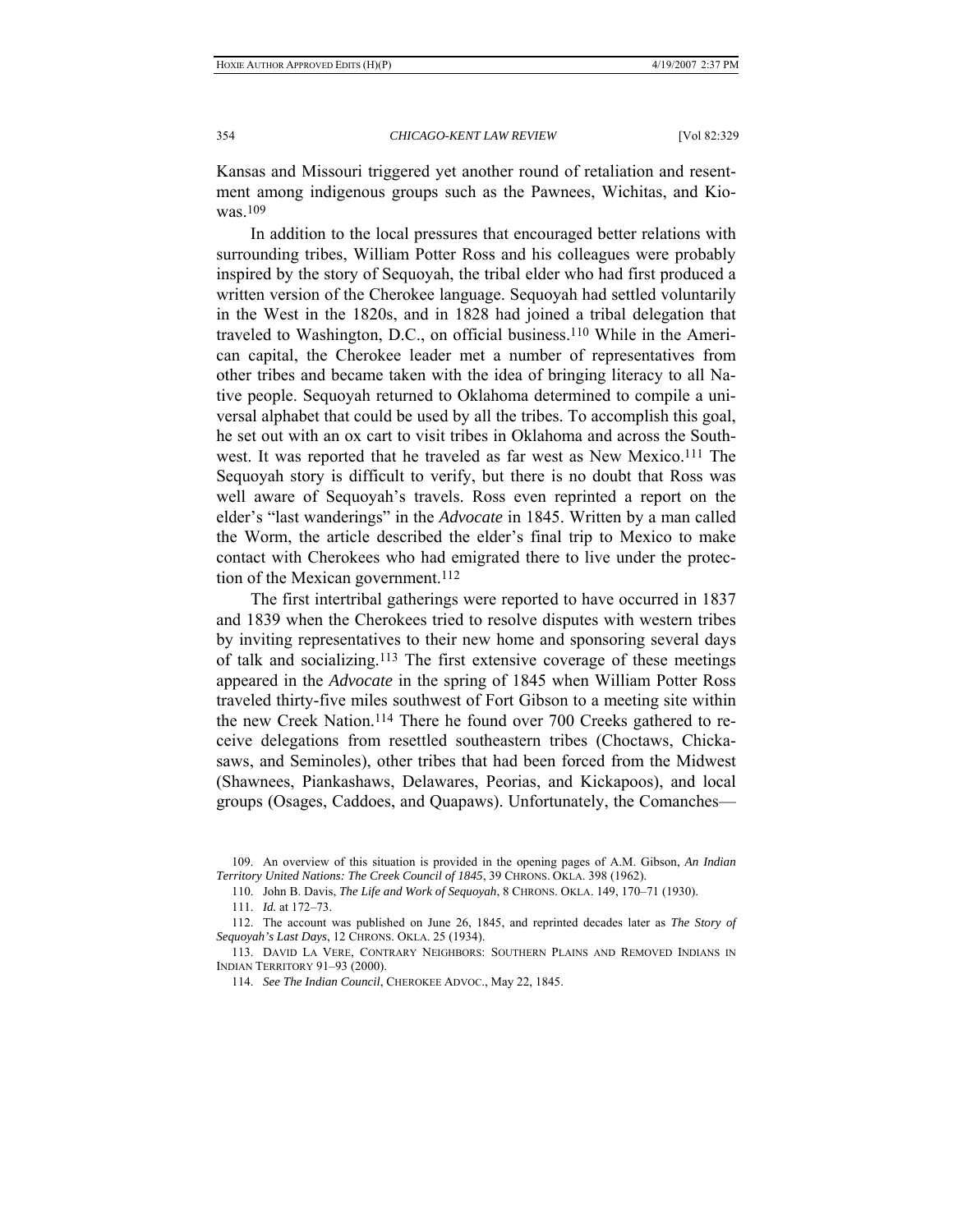who had been specially invited in hopes of negotiating an end to their raids—refused to attend. Ross noted that it was "a source of great regret" that the Cherokees had not sent an official delegation, but added that this was a consequence of a delay in notification and "by no means from any indifference on the part of this people, to whatever relates to the peace and prosperity of the whole Indian population."115

"During the council," Ross reported, "the pipe of peace was smoked, the white paths cleared, the Council fire lighted afresh, and several speeches of interest delivered by the heads of the different representations present . . . ."116 The editor reprinted several of those speeches in the *Advocate*. He also noted that "the nights were enlivened by the 'Terrapin Shell dance' of the Muscogees, and the songs, drums, reeds and saltations (jumping and leaping) of the Osages."117 All the delegations present appeared to accept the arrival of new tribes from the east and expressed a desire for peace. These messages of peace made the absence of Pawnee and Comanche delegations particularly ominous, but the tribes present represented a broad region. The group even received a communication—and a pipe from the Great Lakes. A group of Winnebagoes, Chippeways, Tahwas, and Menawallys sent a message expressing a desire to "be friendly with all tribes, and to keep open the White path of peace, that we may train up our children in it, and teach them to be friendly with all men."118

The council's Creek hosts were passive hosts for most of the gathering, but at the close of the proceedings, Tuckabatchemicco, the Upper Creek leader who had opened the council, offered a summary and a set of suggestions. He urged everyone to follow the example of the Osages and "bring in all the stolen horses" to the next general council. "Hereafter," he added, "quit stealing horses from one another . . . ." Tuckabatchemicco added that he would give the absent Cherokees "a talk" urging them to stop the "straggling men" in their country from stealing and committing murder. Once the Indians succeeded in policing themselves, the Creek leader promised, the United States would have no reason to station troops in the territory. At that point, he suggested, the general council could act as a general government: "When we shall all get at peace again with the different tribes, the troops may be recalled or dispensed with . . . . The Principal Chief of our different brothers must assemble their people when they get home and

 117. Gibson, *supra* note 109, at 406 (alteration in original) (quoting *The Indian Council*, *supra* note 114).

 <sup>115.</sup> *Id.* Historian Arrell Gibson annotated and reprinted the entire *Advocate* coverage of the council in Gibson, *supra* note 109.

 <sup>116.</sup> *The Indian Council*, *supra* note 114.

 <sup>118.</sup> *Id.* at 412.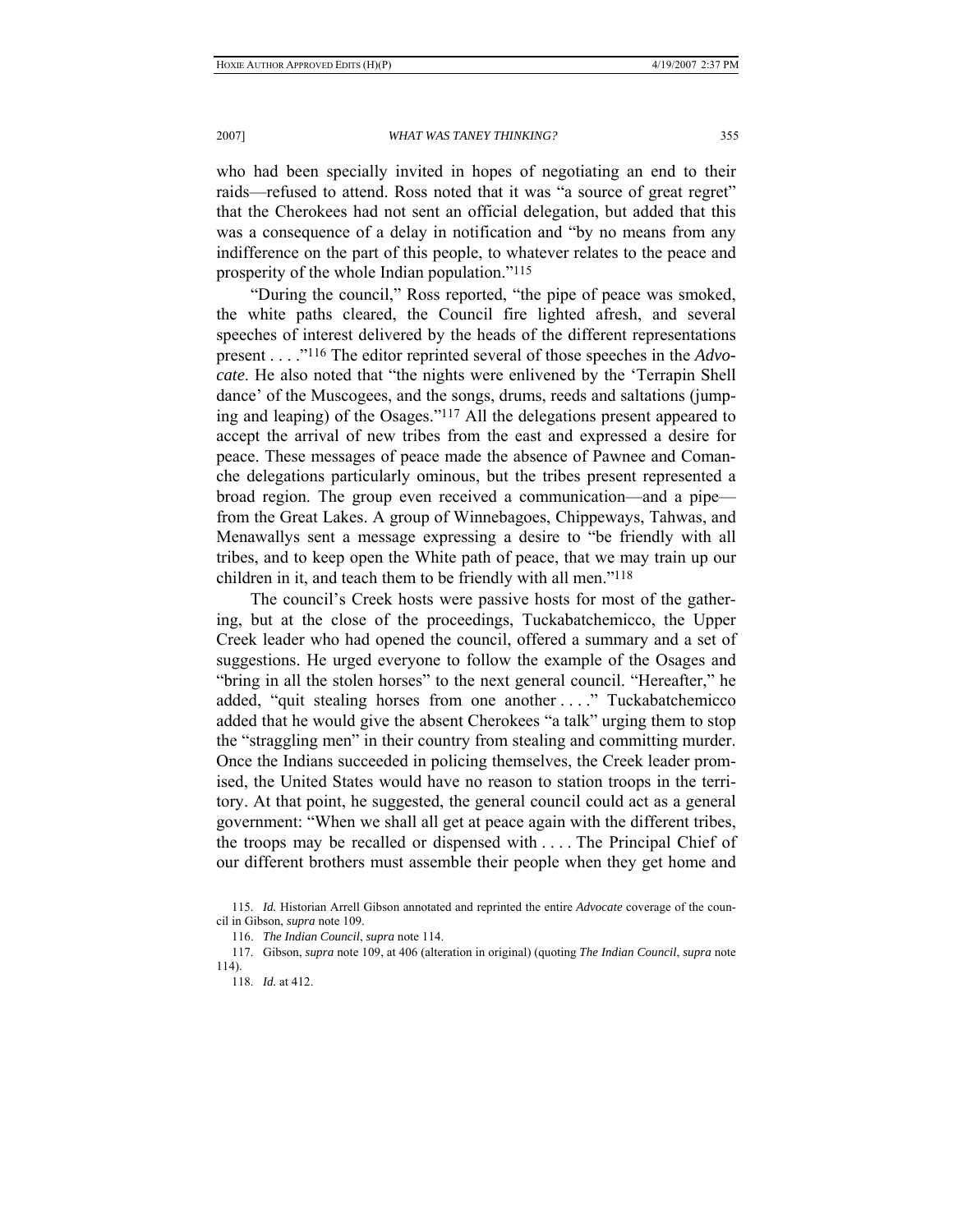explain all this ...." Tuckabatchemicco's closing statement suggested broadly that a stable, centralized tribal leadership similar to what the southeastern tribes had developed could eventually form a system of governance in Indian Territory.119

Ross's newspaper continued to cover intertribal conferences. In December 1845, he reported on efforts by Creek and Cherokee leaders to make peace with the Comanches, and he traced a series of attempts made to hold councils with the group the following year.<sup>120</sup> Finally, in July 1846, the *Advocate* reported extensively on the Cherokee involvement in a council with this elusive goal and reprinted a number of speeches given by tribal officials at that event. Elijah Hicks, a judge in the Cherokee supreme court, expressed the tribe's perspective on these negotiations when he told the assembled Comanches that "I feel towards you as my own brothers, all of the aboriginal race, and having the same blood . . . . Therefore what I have to say cannot deceive you because I am an Indian and my feelings are on your side." Hicks urged his audience to accept a boundary for their territory "to separate the Indians and the whites" and to consider a shift to agriculture. "If you can change your present pursuits to that of agriculture and homes," he noted "it will afford your young people with moderate labor, numerous pursuits," and "lead to the enlargement of the human mind." Hicks claimed credit for persuading the Comanches to agree to a new treaty.121

In the 1850s, as pressure mounted on the resettled Midwestern tribes to relocate to Indian Territory, Ross was a ready defender of their right to remain in their new homelands. He had written as early as 1845 that the organization of new territories west of Missouri would violate the agreements the eastern tribes had made when they moved across the Mississippi.122 Once reductions in their territory is made, he warned bitterly, "[i]ntrusion will follow intrusion, wrong [will] be piled upon wrong till the condition of the Indians [will] become intolerable, . . . and they must . . . resume their weary pilgrimage to some more distant land of promise, where they will be permitted to live undisturbed forever."123

Ross's interest in tribal alliances and his readiness to defend treaty rights in the 1850s indicate clearly that whatever Taney was thinking in his legal decisions, Native American leaders writing and planning at the same

 <sup>119.</sup> *Id.* at 411 (reprinting Tuckabatchemico's Talk in its entirety).

 <sup>120.</sup> *See Commission to the Comanches*, CHEROKEE ADVOC., Dec. 18, 1845, at 2.

 <sup>121.</sup> Elijah Hicks, *Commission to the Comanches and Others*, CHEROKEE ADVOC., July 2, 1846, at

<sup>1;</sup> *see also* Treaty with the Comanches and Other Tribes, May 15, 1846, 9 Stat. 844.

 <sup>122.</sup> *See Nebraska Territory*, *supra* note 77, at 3.

 <sup>123.</sup> *Id.*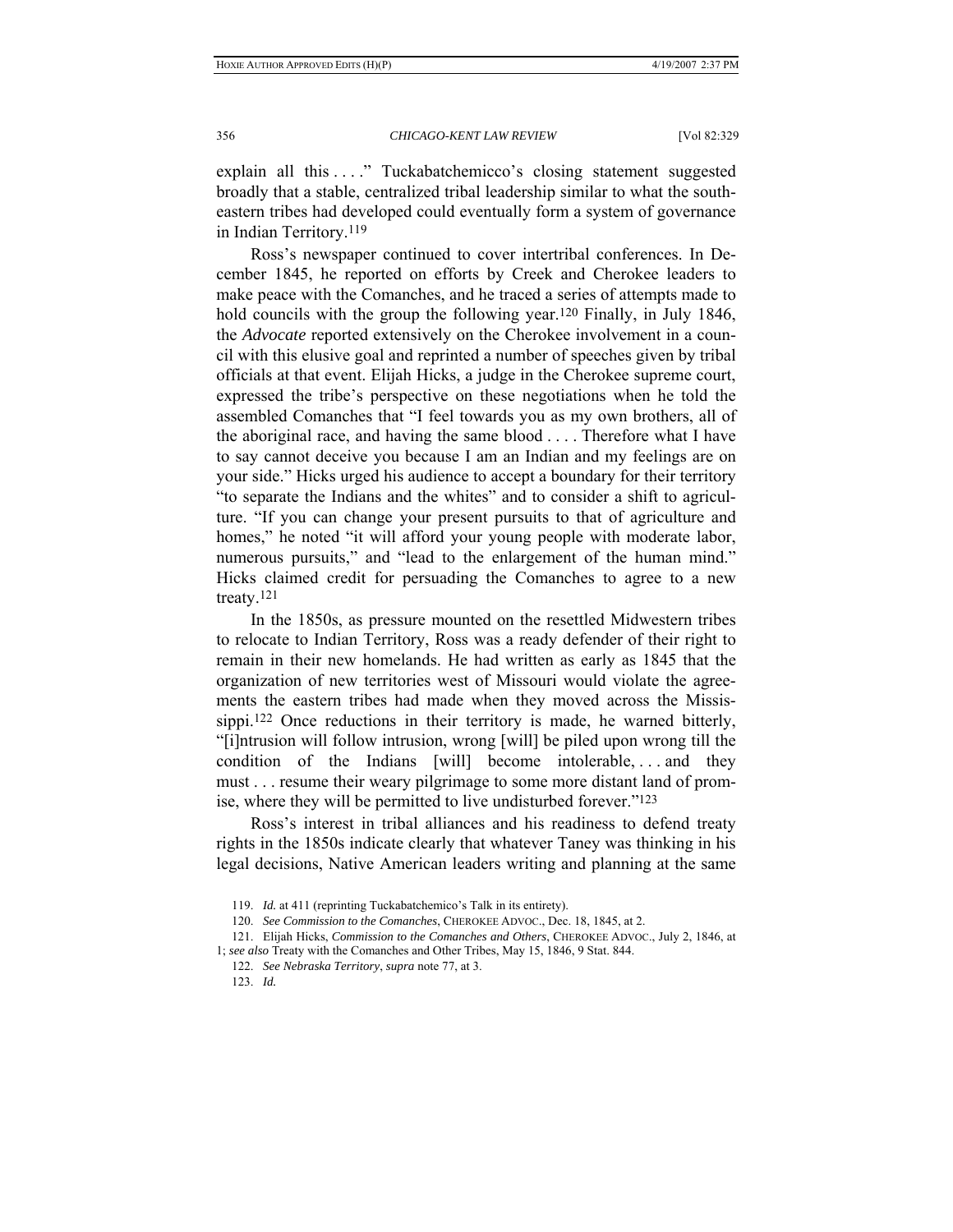time were thinking something very different. The conferences themselves, and the rhetoric surrounding them, supported Ross's political vision: they supported intertribal alliances, they endorsed the tradition of treaty making, and they offered a progressive image of tribal citizenship. In this way, they provided an arena for tribes to demonstrate that they were institutions preparing for the future, not defending the past.

Indian lawyers like William Potter Ross imagined a place for Indian communities within the constitutional structure of the American nation, and they believed that the legal instruments that enabled them to survive in the West could be used to assure the survival of other tribes in other places. Moreover, they operated on the assumption that tribal membership did not mark them as "backward" or "uncivilized" people. There was a future outside the rigid and self-serving formulations of Jefferson, Jackson, and Taney. It was a future guaranteed by treaties, federal statutes, and negotiated solutions to complex political and cultural issues. And it was a future only the Indians could imagine in 1857. Taney's vision was confined by the past; Ross's was not. Ironically, it was the Chief Justice who was looking backward and the Indian who looked to the future. And what is more: the Indian's version of the future proved to be accurate.

# POST-CONCLUSION REFLECTION

Anthropologist Patrick Wolfe has written provocatively about the "regimes of difference" that define social roles in colonial settings. He argues that African Americans and Indians in the United States, Aborigines in Australia, and Afro-Brazilians in Brazil have each entered a particular colonial context in which Europeans devised categories to buttress their rule and perpetuate their control over land and labor. "At stake" in the formulation of these regimes, Wolfe notes, "is the fundamental issue defining any social system—who exploits whom in the production and reproduction of power, wealth, and privilege?"124 He argues that in North America the relationship of Native Americans to the European colonizers centered on land, while the parallel relationship with African Americans centered on labor. The American tendency to draw a sharp line of difference between colonists and African Americans while relaxing this practice with Indians reflects this difference, Wolfe argues, "since assimilation reduces an in-

 124. Patrick Wolfe, *Land, Labor, and Difference: Elementary Structures of Race*, 106 AM. HIST. REV. 866, 905 (2001).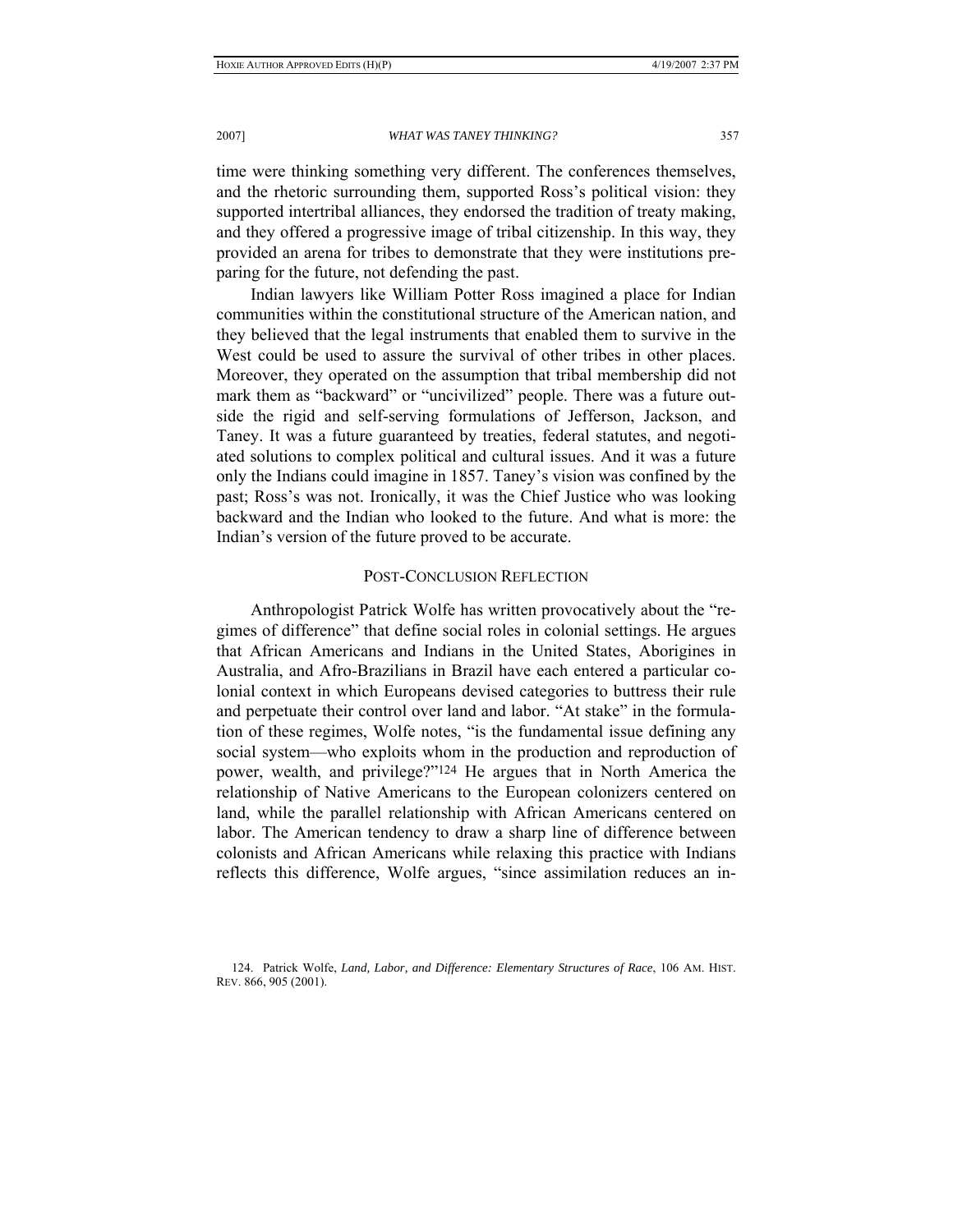digenous population with rival claims to the land, while an exclusive strategy enlarges an enslaved labor force."125

We cannot leave Justice Taney and William Potter Ross without reflecting on the varying "regimes of difference" embodied in their words. Taney—together with his predecessors Jefferson and Jackson—clearly envisioned Indian communities as unencumbered by their racial identity. Being Indian was not a barrier to their intimate interaction with colonists and their settler governments. Jefferson could imagine their physical amalgamation, while Jackson and Taney imagined they could become members of the Americans' political community. The price for this membership, of course, was that individuals would give up their membership in an Indian political community and surrender their communal territories to the new "American" state. African Americans, on the other hand, were rejected as candidates for amalgamation and permanently barred from membership in the American political state.

Wolfe's formulation—even in the simplified version rendered here is enormously helpful as we try to make sense of *Dred Scott* and the moment it occupies in the history of the United States. It sets the Chief Justice's words in a still-larger context, demonstrating again that whatever its legal significance, his decision buttressed the efforts of white politicians to maintain control over the settler state that was expanding so rapidly around them. Despite the existence of thousands of African Americans and Native Americans who did not fit the frameworks laid out in his decision, Taney described the outlines of what Wolfe would call a "regime of difference" that the jurist believed would enable the nation's political and economic institutions to continue to function. This regime was rooted in the need to maintain access to Indian land and African American labor; it was not unrelated to similar regimes being devised in other settler states around the globe, from Australia to Hawaii to Brazil to British Columbia.126

Second, Wolfe's framework enables us to view the aftermath of *Dred Scott* from a fresh perspective. Rather than seeing the decision in the context of American race relations and the Civil War, Taney's pronouncement—his statements about both Blacks and Indians—marks a moment in

 <sup>125.</sup> *Id.* at 867.

 <sup>126.</sup> In Hawaii, for example, a native government heavily influenced by missionary advisors embarked on a process of land distribution following the "Great Mahele," or division of lands, of 1848. This process of transforming a collectively managed indigenous landscape into a set of individual landholdings (together with subsequent reforms that made it possible for foreigners to own these properties) enabled European settlers to take control of the local economy and, later, to overthrow the native rulers of the kingdom. *See generally* JONATHAN KAY KAMAKAWIWO'OLE OSORIO, DISMEMBERING LĀHUI (2002).